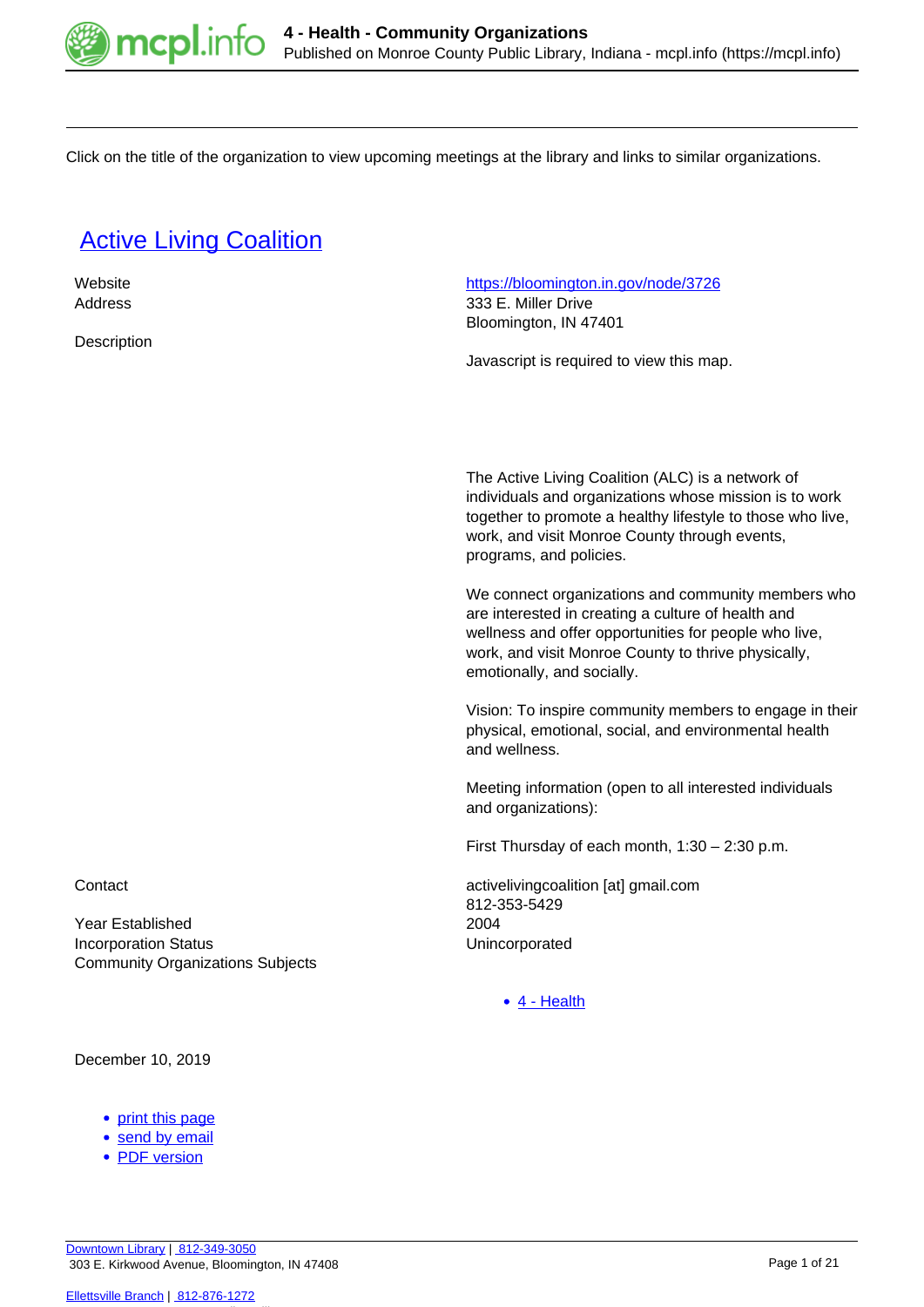## **[Active Living Coalition](https://mcpl.info/commorg/active-living-coalition-0)**

#### Website <https://bloomington.in.gov/node/3726>

Address **Bloomington, IN** 

Description The Active Living Coalition is comprised of individuals and organizations in Bloomington that represent all areas of fitness, wellness, nutrition and active living. Active Living Coalition members include representatives from health care, health and nutrition education, city and county parks and recreation departments, businesses with focus on fitness, wellness and active living and service organizations that promote healthy, active lifestyles throughout the Bloomington community.

What We Do:

Improve overall health and wellness by developing educational materials and coordinating health events

Develop walking guides for Bloomington's trails and streets

Coordinate community walks and health fairs

Write and submit grants

Compile wellness resources to post on our site

Host employee wellness policy workshops

The Active Living Coalition is open to all who have a passion for improving health and wellness of people who live, work and visit Monroe County. Participation ranges from keeping abreast of activities and events to participating in and leading collaborative projects.

We meet the first Thursday of each month from 1:30-2:30 p.m. in the second floor conference room at the I.U. Health Bloomington Community Health Office located at 333 East Miller Drive, Bloomington, Indiana .

Follow us on Facebook at https://www.facebook.com/ActiveLivingCoalition

Contact **Jess Klein** kleinj [at] bloomington.in.gov 812-349-3700

- [4 Health](https://mcpl.info/taxonomy/term/24949)
- [Health Education](https://mcpl.info/taxonomy/term/25077)
- [Recreation & Sports](https://mcpl.info/community-organization-subjects/recreation-sports)

Year Established 2018 Community Organizations Subjects

January 27, 2020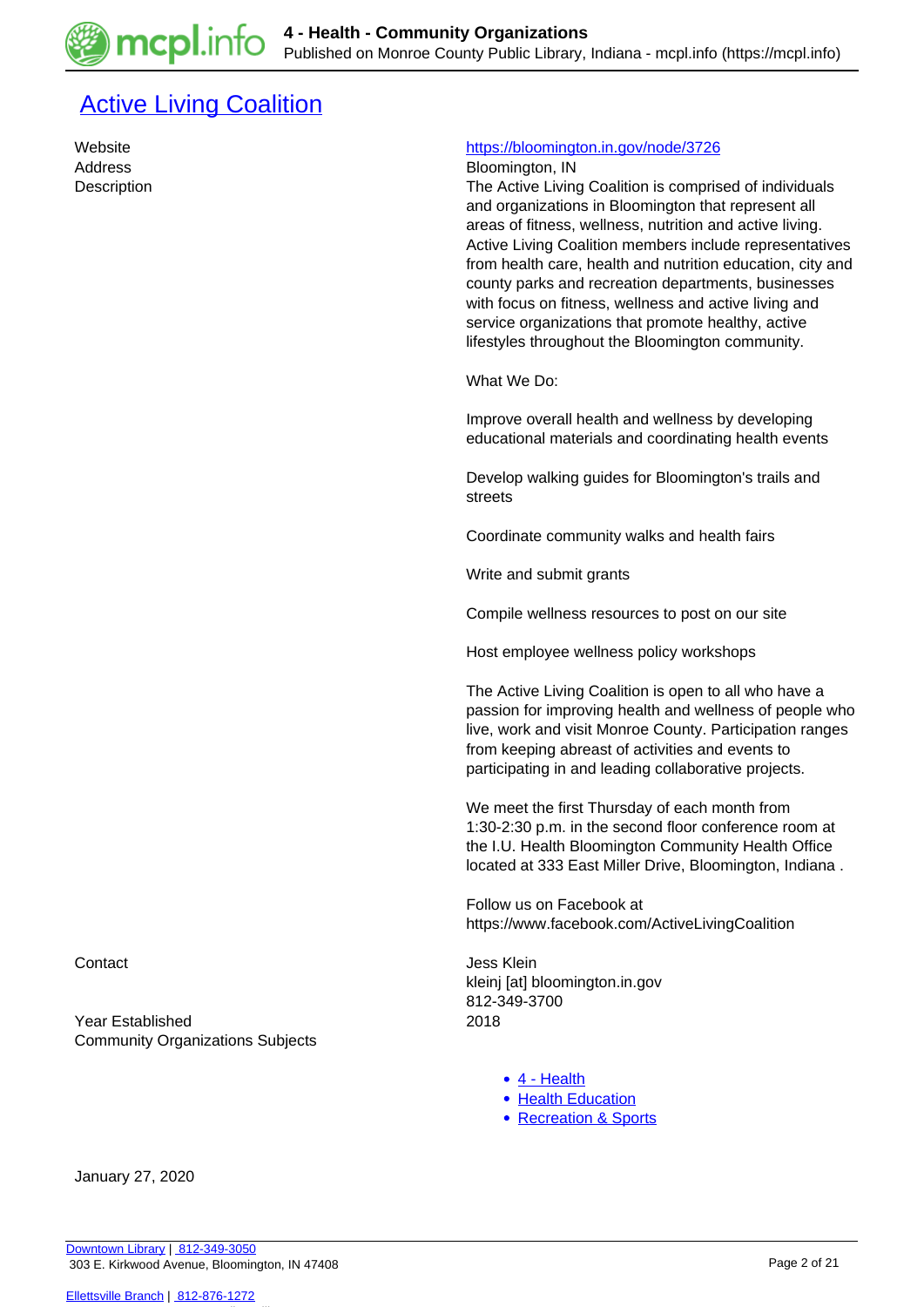

- [print this page](https://mcpl.info/print/commorg/active-living-coalition-0)
- [send by email](https://mcpl.info/printmail/commorg/active-living-coalition-0)
- [PDF version](https://mcpl.info/printpdf/commorg/active-living-coalition-0)

## **[Aktion Club of LIFEDesigns \(formerly Options\)](https://mcpl.info/commorg/aktion-club-lifedesigns-formerly-options)**

| Website<br>Address                                          | http://www.aktionclub.org/Home.aspx<br>200 E Winslow Rd.<br>Bloomington, IN 47401                                                                                                                           |
|-------------------------------------------------------------|-------------------------------------------------------------------------------------------------------------------------------------------------------------------------------------------------------------|
| Description                                                 | Javascript is required to view this map.                                                                                                                                                                    |
|                                                             | Aktion Club is a service leadership program of Kiwanis<br>International for adults living with disabilities<br>We meet on the second Friday of every month at the<br>Bloomington office of LIFEDesigns Inc. |
| Contact                                                     | Aaron Smith<br>aaron.smith0307 [at] sbcglobal.net<br>812-322-0506                                                                                                                                           |
| <b>Additional Contact</b>                                   | Vanesssa McClary<br>812-327-8575                                                                                                                                                                            |
| Year Established<br><b>Community Organizations Subjects</b> | 2008                                                                                                                                                                                                        |
|                                                             | $\bullet$ 4 - Health<br>• People with Disabilities<br>• Support Groups<br>• Employment                                                                                                                      |
| October 31, 2017                                            |                                                                                                                                                                                                             |

- [print this page](https://mcpl.info/print/commorg/aktion-club-lifedesigns-formerly-options)
- [send by email](https://mcpl.info/printmail/commorg/aktion-club-lifedesigns-formerly-options)
- [PDF version](https://mcpl.info/printpdf/commorg/aktion-club-lifedesigns-formerly-options)

### [AL-ANON and ALATEEN](https://mcpl.info/commorg/al-anon-and-alateen)

Description

[Downtown Library](https://mcpl.info/geninfo/downtown-library) | [812-349-3050](tel:812-349-3050) 303 E. Kirkwood Avenue, Bloomington, IN 47408

#### [Ellettsville Branch](https://mcpl.info/ellettsville/ellettsville-branch) | [812-876-1272](tel:812-876-1272)

#### Website **<https://indiana-al-anon.org>**

Address 111 S. Grant Street Bloomington, IN

Javascript is required to view this map.

AL-ANON is a fellowship of men, women and children whose lives have been affected by the drinking of a family member or friend.

Contact District 12 Coordinator District12 [at] indiana-al-anon.org 812-323-3771 Additional Contact **National Information**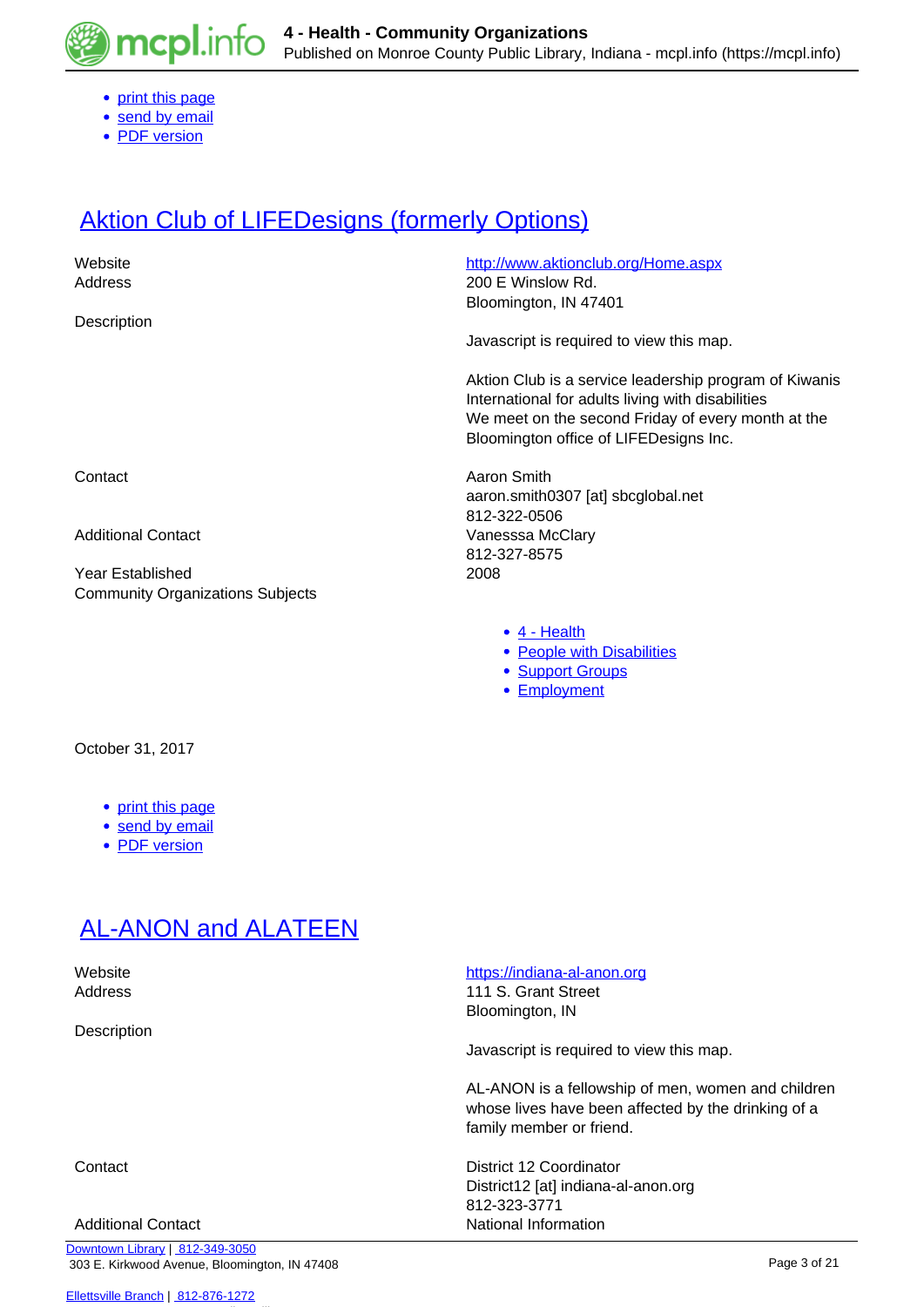

Community Organizations Subjects

#### 1-888-425-2666

- [4 Health](https://mcpl.info/taxonomy/term/24949)
- **[Addiction](https://mcpl.info/taxonomy/term/25066)**
- [Alcoholism](https://mcpl.info/category/community-organization-subjects/4-health/alcoholism)
- [Substance Use Disorders](https://mcpl.info/taxonomy/term/25092)
- **[Support Groups](https://mcpl.info/community-organization-subjects/support-groups)**

December 4, 2019

- [print this page](https://mcpl.info/print/commorg/al-anon-and-alateen)
- [send by email](https://mcpl.info/printmail/commorg/al-anon-and-alateen)
- [PDF version](https://mcpl.info/printpdf/commorg/al-anon-and-alateen)

#### [Alcoholics Anonymous](https://mcpl.info/commorg/alcoholics-anonymous)

| Website            |
|--------------------|
| Address            |
| Additional Address |
| Description        |

<https://area23aa.org/district-10> 219 E. 4th Street

Bloomington, IN 47402

Javascript is required to view this map.

Alcoholics Anonymous is a fellowship of men and women who share their experience, strength and hope with each other that they may solve their common problem and help others to recover from alcoholism.

Contact bloomington.in.aa [at] hotmail.com 812-360-0040 Additional Contact **Mailing Address AA Area 23** 334-8191

- [4 Health](https://mcpl.info/taxonomy/term/24949)
- **[Addiction](https://mcpl.info/taxonomy/term/25066)**
- [Alcoholism](https://mcpl.info/category/community-organization-subjects/4-health/alcoholism)
- [Substance Use Disorders](https://mcpl.info/taxonomy/term/25092)
- [Support Groups](https://mcpl.info/community-organization-subjects/support-groups)

Community Organizations Subjects

December 3, 2019

- [print this page](https://mcpl.info/print/commorg/alcoholics-anonymous)
- [send by email](https://mcpl.info/printmail/commorg/alcoholics-anonymous)
- [PDF version](https://mcpl.info/printpdf/commorg/alcoholics-anonymous)

# **[All-Options Pregnancy Resource Center](https://mcpl.info/commorg/all-options-pregnancy-resource-center)**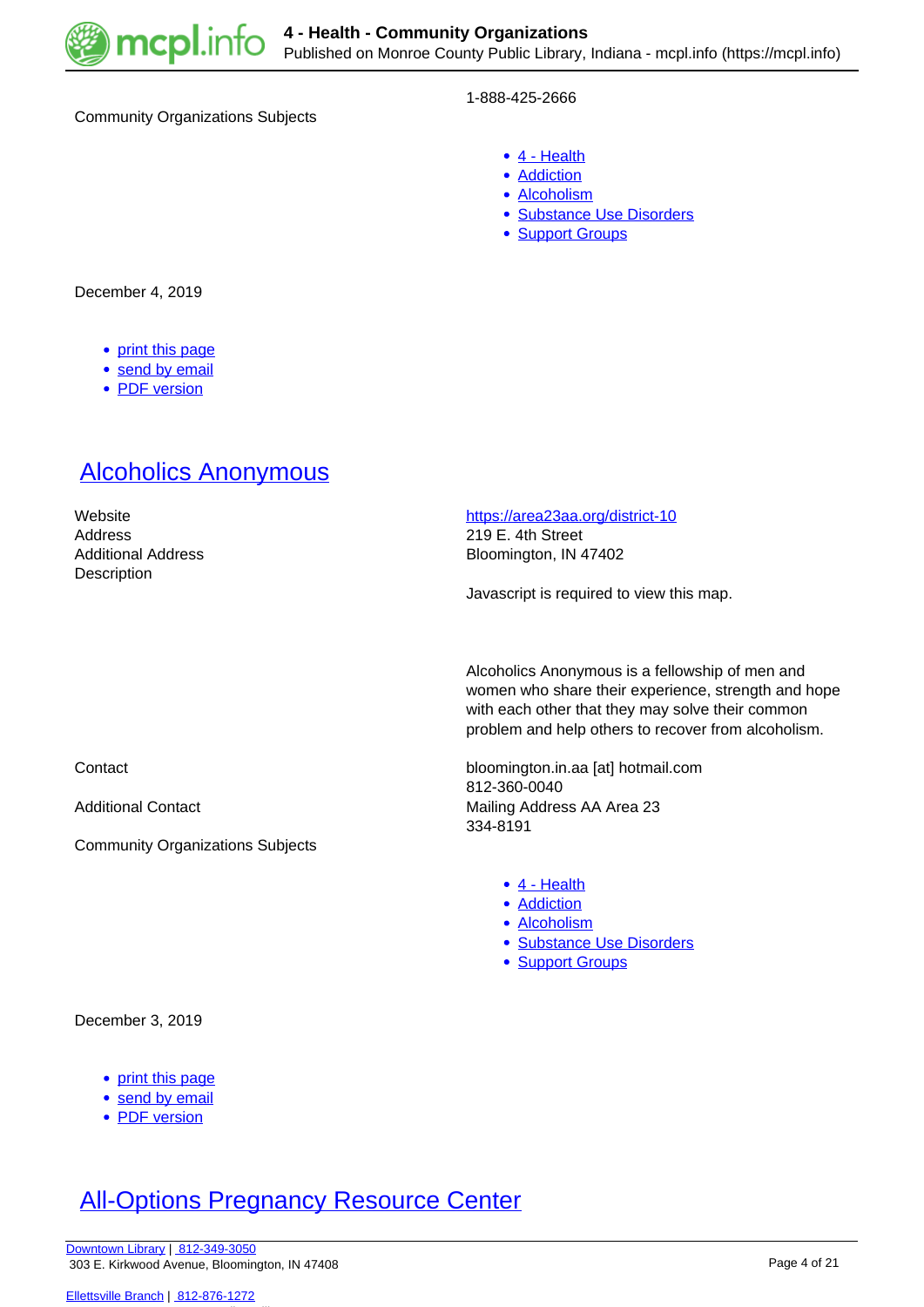

**4 - Health - Community Organizations** Published on Monroe County Public Library, Indiana - mcpl.info (https://mcpl.info)

**Description** 

#### Website **<https://alloptionsprc.org>** Address 1014 South Walnut Bloomington, IN 47401

#### Javascript is required to view this map.

At All-Options we provide Hoosiers with open-hearted support across all of their pregnancy and parenting turning points by providing free pregnancy tests and peer counseling, materials support like diapers and baby clothes and referrals to all kinds of community services. We know that every individual's and family's reality is different, and we trust and support people through every pregnancy and parenting turning point. Whether you need support for unplanned pregnancy, miscarriage, infertility, abortion, adoption, or parenting, All-Options is here for you. All-Options is secular, client-centered, and all services are free of charge.

All-Options Pregnancy Resource Center is a program of Backline, a national nonprofit organization that has been creating space for people to find unconditional and judgment-free support since 2004.

Contact **Shelly Dodson** shelly [at] alloptionsprc.org 812-558-0089

- [Women](https://mcpl.info/community-organization-subjects/women)
- [Parenting](https://mcpl.info/taxonomy/term/24974)
- [4 Health](https://mcpl.info/taxonomy/term/24949)
- [Abortion](https://mcpl.info/taxonomy/term/25065)
- Counselina
- [Pregnancy and Childbirth](https://mcpl.info/taxonomy/term/25088)
- [Support Groups](https://mcpl.info/community-organization-subjects/support-groups)
- **[Adoption](https://mcpl.info/taxonomy/term/25095)**

Incorporation Status **Exempt** Community Organizations Subjects

#### November 26, 2019

- [print this page](https://mcpl.info/print/commorg/all-options-pregnancy-resource-center)
- [send by email](https://mcpl.info/printmail/commorg/all-options-pregnancy-resource-center)
- [PDF version](https://mcpl.info/printpdf/commorg/all-options-pregnancy-resource-center)

#### [Alzheimer's Resource Center](https://mcpl.info/commorg/alzheimers-resource-center)

| Website     | https://iuhealth.org/in-the-community/south-central-<br>region/alzheimers-resource-services                                                                                     |
|-------------|---------------------------------------------------------------------------------------------------------------------------------------------------------------------------------|
| Address     | <b>Bloomington Hospital Community Health Education</b><br><b>Building</b>                                                                                                       |
|             | 431 South College Avenue                                                                                                                                                        |
|             | Bloomington, IN 47403-1514                                                                                                                                                      |
| Description | Javascript is required to view this map.                                                                                                                                        |
|             | <b>Bloomington Hospital's Alzheimer's Resource Service</b><br>serves families and professional caregivers who live or<br>work with Alzheimer's disease or other dementias. Care |

for the caregiver is a primary mission of the center, and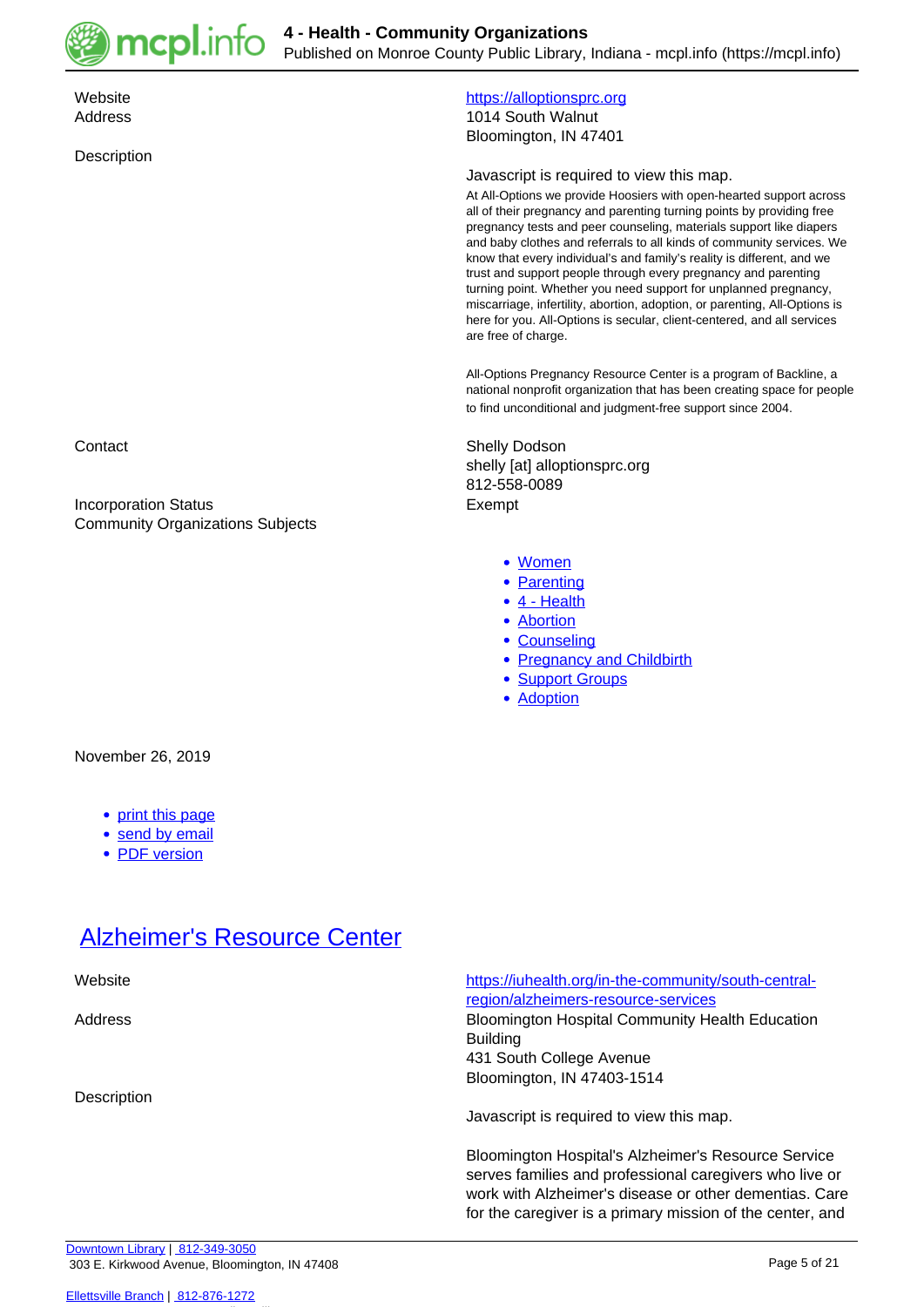

education, support, and resources are offered at no charge. Funded by the Bloomington Hospital Foundation. See also the Care Circle, a support group sponsored by the Alzheimer's Resource Center. 812-353-9299 - By appointment only.

Contact Contact Contact Contact Contact Contact Contact Contact Contact Contact Contact Contact Contact Contact Contact Contact Contact Contact Contact Contact Contact Contact Contact Contact Contact Contact Contact Contac 353-9299

- [Older Adults](https://mcpl.info/community-organization-subjects/older-adults)
- [Senior Citizens](https://mcpl.info/community-organization-subjects/senior-citizens)
- [4 Health](https://mcpl.info/taxonomy/term/24949)

January 29, 2021

• [print this page](https://mcpl.info/print/commorg/alzheimers-resource-center)

Community Organizations Subjects

- [send by email](https://mcpl.info/printmail/commorg/alzheimers-resource-center)
- [PDF version](https://mcpl.info/printpdf/commorg/alzheimers-resource-center)

## **[Amethyst House](https://mcpl.info/commorg/amethyst-house)**

| Website                                 | http://www.amethysthouse.org/                                                                                                                                                                                                                                         |
|-----------------------------------------|-----------------------------------------------------------------------------------------------------------------------------------------------------------------------------------------------------------------------------------------------------------------------|
| Address                                 | 645 N. Walnut                                                                                                                                                                                                                                                         |
|                                         | P.O. Box 11                                                                                                                                                                                                                                                           |
|                                         | Bloomington, IN 47402                                                                                                                                                                                                                                                 |
| <b>Additional Address</b>               | 322 W. Second                                                                                                                                                                                                                                                         |
|                                         | Bloomington, IN                                                                                                                                                                                                                                                       |
| Description                             |                                                                                                                                                                                                                                                                       |
|                                         | Javascript is required to view this map.                                                                                                                                                                                                                              |
|                                         | Amethyst House, Inc., is a Bloomington, Indiana, based<br>not-for-profit United Way agency that provides high<br>quality, structured living environments, treatment,<br>education and recovery services to individuals with<br>addictions and substance abuse issues. |
| Contact                                 | amethyst [at] bloomington.in.us                                                                                                                                                                                                                                       |
|                                         | 336-3570                                                                                                                                                                                                                                                              |
| <b>Additional Contact</b>               | Women's Shelter:                                                                                                                                                                                                                                                      |
|                                         | 336-2666                                                                                                                                                                                                                                                              |
| <b>Community Organizations Subjects</b> |                                                                                                                                                                                                                                                                       |
|                                         | $\bullet$ 4 - Health                                                                                                                                                                                                                                                  |
|                                         | • Addiction                                                                                                                                                                                                                                                           |
|                                         |                                                                                                                                                                                                                                                                       |
|                                         | • Alcoholism                                                                                                                                                                                                                                                          |
|                                         | • Substance Use Disorders                                                                                                                                                                                                                                             |
|                                         |                                                                                                                                                                                                                                                                       |

• **[Support Groups](https://mcpl.info/community-organization-subjects/support-groups)** 

October 31, 2017

• [print this page](https://mcpl.info/print/commorg/amethyst-house)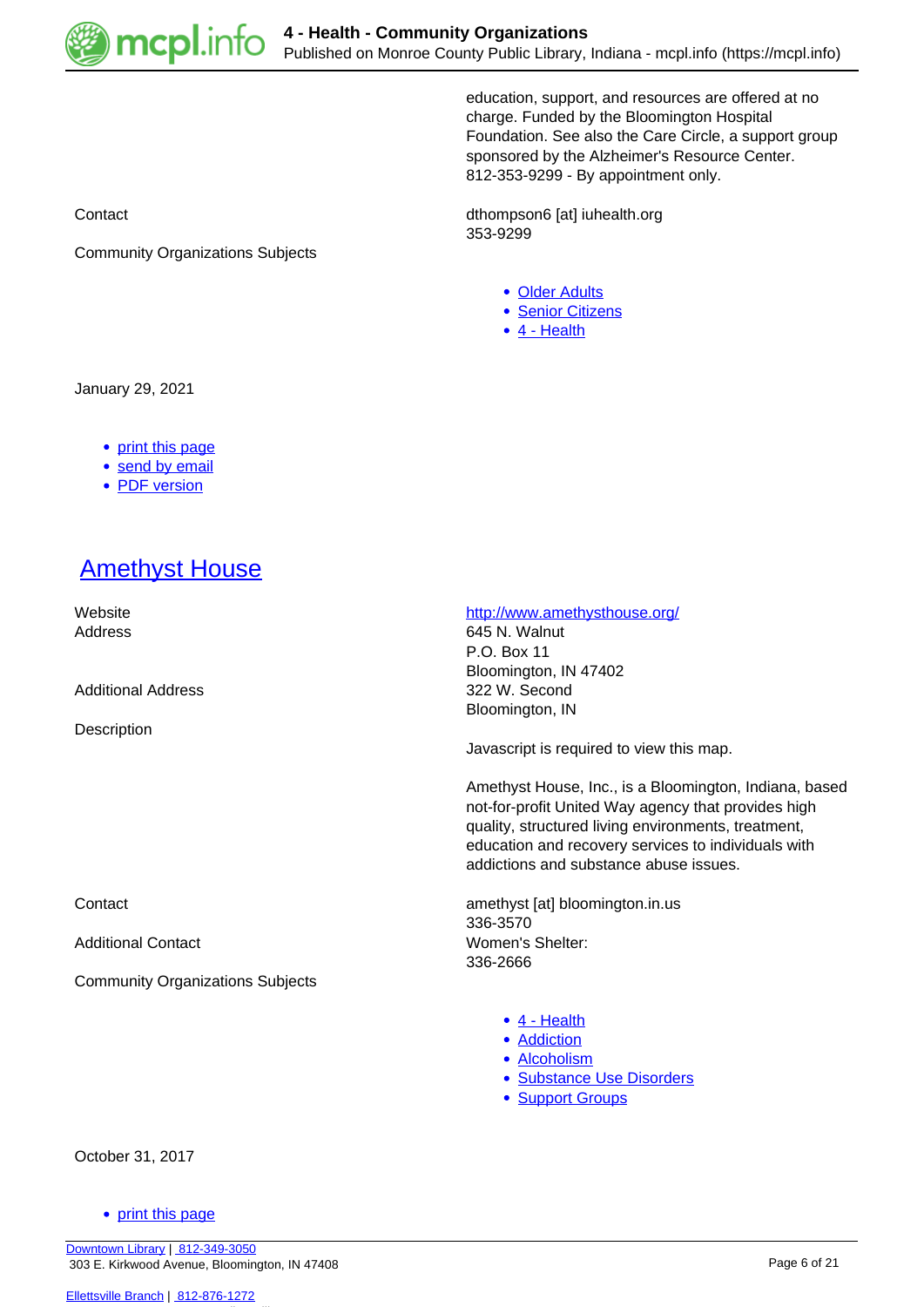

- [send by email](https://mcpl.info/printmail/commorg/amethyst-house)
- [PDF version](https://mcpl.info/printpdf/commorg/amethyst-house)

#### **Autism Society of America**

| Website     | http://www.autism-society.org/           |
|-------------|------------------------------------------|
| Address     | Bethesda, MD                             |
| Description |                                          |
|             | Javascript is required to view this map. |
|             |                                          |
|             |                                          |
|             |                                          |

The Autism Society, the nation's leading grassroots autism organization, exists to improve the lives of all affected by autism. We do this by increasing public awareness about the day-to-day issues faced by people on the spectrum, advocating for appropriate services for individuals across the lifespan, and providing the latest information regarding treatment, education, research and advocacy.

Contact Jody Goddard 812-876-3311

- [4 Health](https://mcpl.info/taxonomy/term/24949)
- [Alliances & Advocacy](https://mcpl.info/community-organization-subjects/alliances-advocacy)

Hospital, Monroe County Health Department and

- [Autism](https://mcpl.info/taxonomy/term/25069)
- [Support Groups](https://mcpl.info/community-organization-subjects/support-groups)

Community Organizations Subjects

October 31, 2017

- [Log in](https://mcpl.info/user/login?destination=node/77725%23comment-form) to post comments
- [print this page](https://mcpl.info/print/commorg/autism-society-america-south-central-indiana-chapter)
- [send by email](https://mcpl.info/printmail/commorg/autism-society-america-south-central-indiana-chapter)
- [PDF version](https://mcpl.info/printpdf/commorg/autism-society-america-south-central-indiana-chapter)

### **[Beat Tobacco](https://mcpl.info/commorg/beat-tobacco)**

| Website     | https://iuhealth.org/in-the-community/south-central-<br>region/tobacco-prevention                                                                                                                                                                                                    |
|-------------|--------------------------------------------------------------------------------------------------------------------------------------------------------------------------------------------------------------------------------------------------------------------------------------|
| Address     | 333 E. Miller Drive                                                                                                                                                                                                                                                                  |
| Description | Bloomington, IN 47401                                                                                                                                                                                                                                                                |
|             | Javascript is required to view this map.                                                                                                                                                                                                                                             |
|             | Beat Tobacco is a smoking cessation program led and<br>sponsored by IU Health Bloomington Hospital, designed<br>to educate and support you in your decision to be<br>tobacco free. The classes are taught by Monroe County<br>Tobacco Coalition educators from IU Health Bloomington |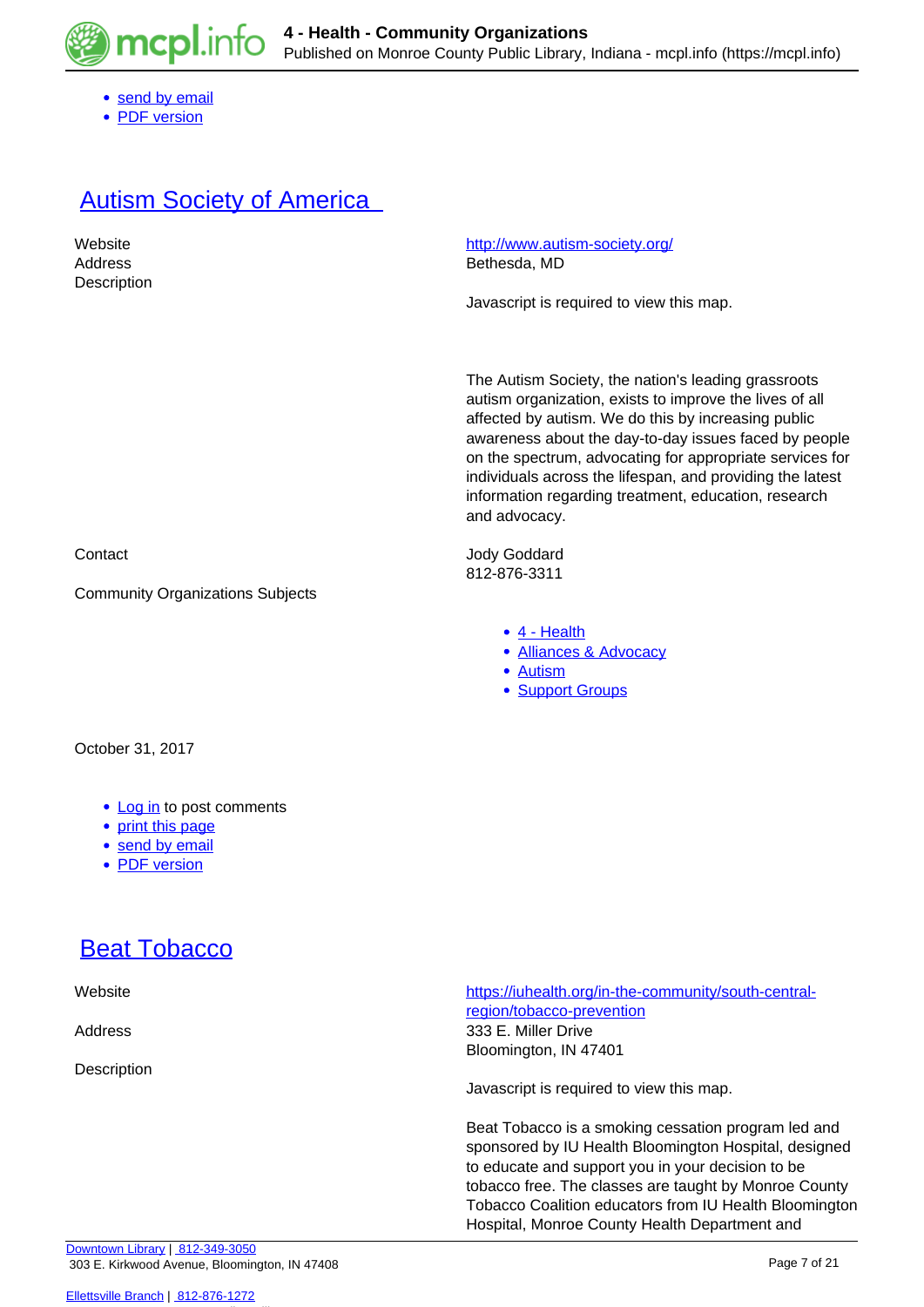

Volunteers in Medicine who have received training on how to help people quit tobacco. They understand the struggles and side effects of tobacco cessation and have an extended knowledge base to give you options on how to successfully quit. These classes are free and no reservation is required.

**Contact Patricia Colon** pcolon [at] iuhealth.org 812-353-5811

- [4 Health](https://mcpl.info/taxonomy/term/24949)
- [Smoking](https://mcpl.info/taxonomy/term/25091)
- [Support Groups](https://mcpl.info/community-organization-subjects/support-groups)

Community Organizations Subjects

April 19, 2021

- [print this page](https://mcpl.info/print/commorg/beat-tobacco)
- [send by email](https://mcpl.info/printmail/commorg/beat-tobacco)
- [PDF version](https://mcpl.info/printpdf/commorg/beat-tobacco)

#### **[Beverly Health Care](https://mcpl.info/commorg/beverly-health-care)**

**Description** 

Community Organizations Subjects

Address 3305 S Hwy 37 Bloomington, IN 47401

Javascript is required to view this map.

Beverly Health Care is an Alzheimer's unit and has many special services available.

Contact Fritz Oehler (Executive Director) 812-332-4437 Additional Contact Sholin Montgomery (Alzheimer's Director)

- [Older Adults](https://mcpl.info/community-organization-subjects/older-adults)
- [Senior Citizens](https://mcpl.info/community-organization-subjects/senior-citizens)
- [4 Health](https://mcpl.info/taxonomy/term/24949)
- [Nursing Facilities](https://mcpl.info/taxonomy/term/25086)

April 8, 2021

- [print this page](https://mcpl.info/print/commorg/beverly-health-care)
- [send by email](https://mcpl.info/printmail/commorg/beverly-health-care)
- [PDF version](https://mcpl.info/printpdf/commorg/beverly-health-care)

#### **[Big Red Roadrunner Chapter of the Emergency Nurses Association](https://mcpl.info/commorg/big-red-roadrunner-chapter-emergency-nurses-association)**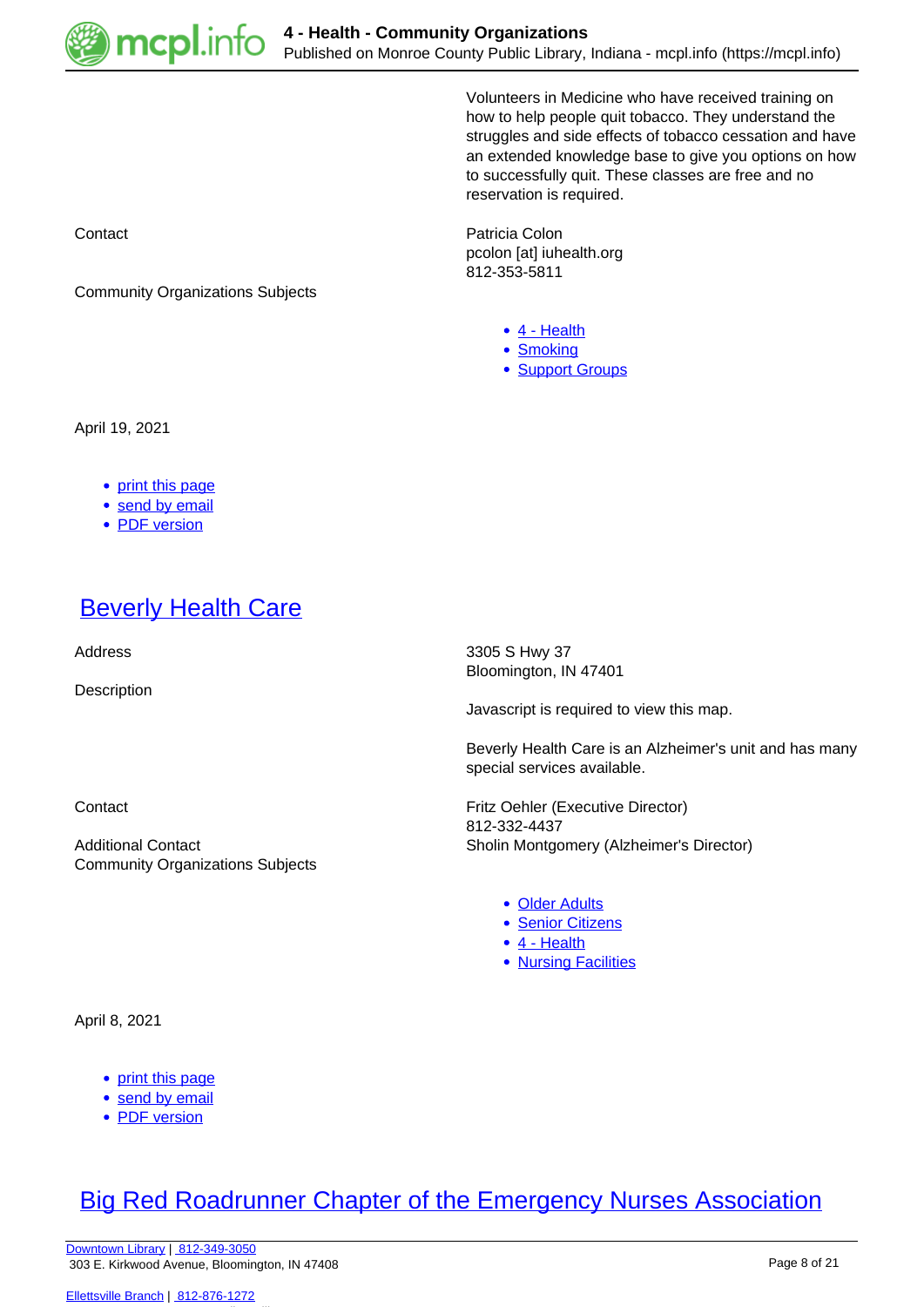

| Website<br>Address<br>Description       | https://www.indianaena.org/big-red-roadrunners-<br>chapter-131<br>619 W. 1st St.<br>Bloomington, IN 47402<br>Javascript is required to view this map.                                              |
|-----------------------------------------|----------------------------------------------------------------------------------------------------------------------------------------------------------------------------------------------------|
|                                         | Local chapter of National Organization of Emergency<br>Nurses. Purpose: to promote education on emergency<br>medicine and emergency nursing. Four meetings a year,<br>call for dates and location. |
| Contact                                 | Lesley R Lopossa (President)<br>lesleyrn77 [at] gmail.com                                                                                                                                          |
| <b>Additional Contact</b>               | <b>Brandy Rae Summers (President Elect)</b><br>brandyrae17 [at] hotmail.com                                                                                                                        |
| <b>Community Organizations Subjects</b> |                                                                                                                                                                                                    |
|                                         | • Professional Associations<br>$\bullet$ 4 - Health<br><b>Nurses and Nursing</b><br>٠                                                                                                              |

January 20, 2020

- [print this page](https://mcpl.info/print/commorg/big-red-roadrunner-chapter-emergency-nurses-association)
- [send by email](https://mcpl.info/printmail/commorg/big-red-roadrunner-chapter-emergency-nurses-association)
- [PDF version](https://mcpl.info/printpdf/commorg/big-red-roadrunner-chapter-emergency-nurses-association)

#### **[Blooming Memories Through Music](https://mcpl.info/commorg/blooming-memories-through-music)**

Address P.O. Box 8202

Bloomington, IN 47407-8202

Description BMTM has announced the upcoming launch of the pilot program in September 2017 for our complementary residential music sessions for families living with Alzheimer's. We model our initiative after the documentary Alive Inside and our residential teams are made up of one Adult Liaison (mentor) and two BHSN honors music students who create custom playlists for each older adult. Our goals is to reduce the stress of the families/caregivers and to increase the joy in the quality of life of the elders. We hope to educate the community on the empathy factor needed to support caregivers. We also attempt to reduce the isolation factors that arise while loved ones are being allowed to age in place in familiar space with family support

> Blooming Memories Thru Music gather monthly in the early afternoon, Check our Facebook for times and location. Blooming Memories Thru Music@BMTM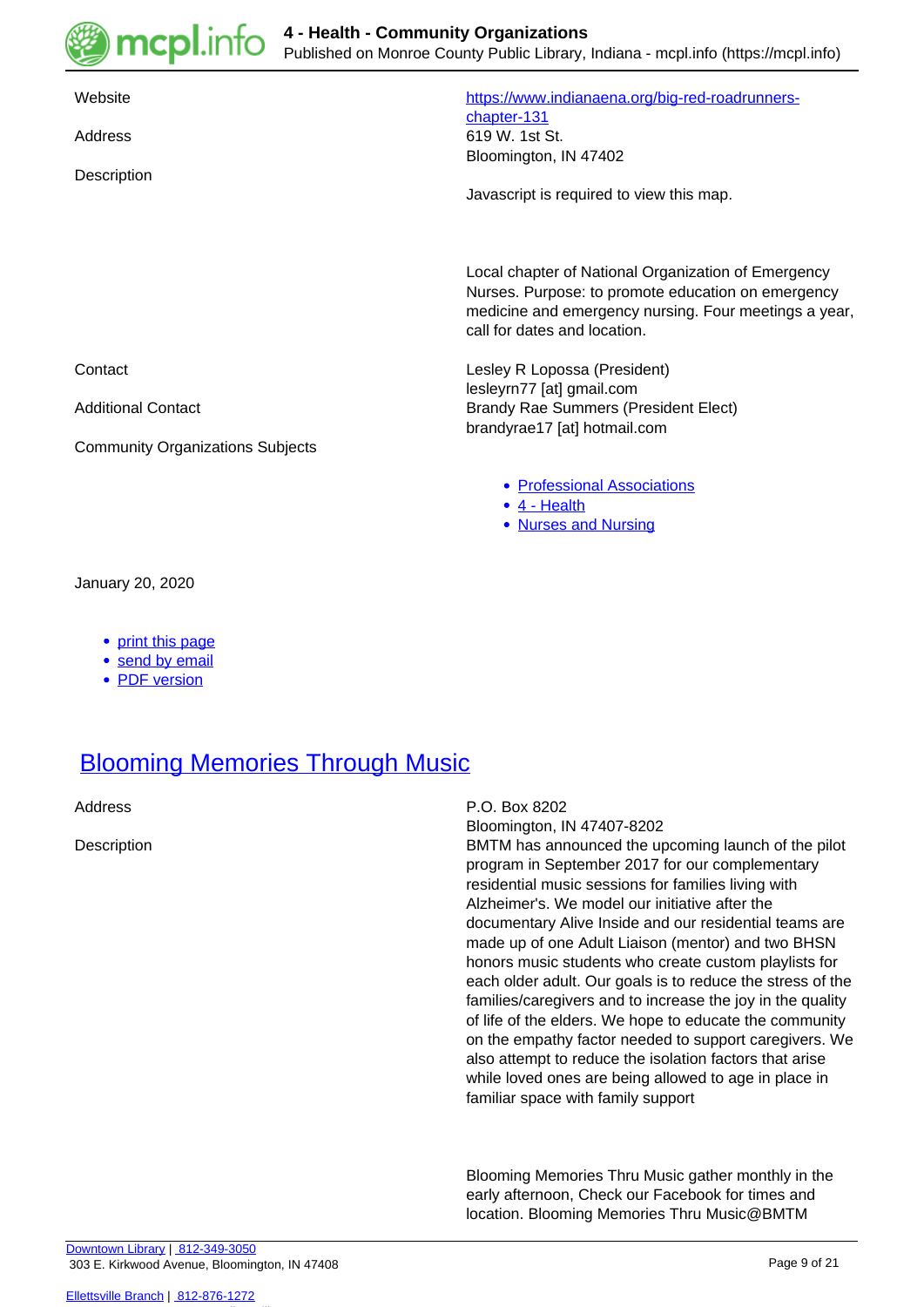

Year Established Incorporation Status **Exempt** Community Organizations Subjects

Bloomington

Contact **Barbara Edmonds** bloomingmemoriesinfo [at] gmail.com 812-333-8879

- [Older Adults](https://mcpl.info/community-organization-subjects/older-adults)
- [Music](https://mcpl.info/taxonomy/term/25029)
- [Senior Citizens](https://mcpl.info/community-organization-subjects/senior-citizens)
- [Alliances & Advocacy](https://mcpl.info/community-organization-subjects/alliances-advocacy)
- [4 Health](https://mcpl.info/taxonomy/term/24949)

March 1, 2021

- [print this page](https://mcpl.info/print/commorg/blooming-memories-through-music)
- [send by email](https://mcpl.info/printmail/commorg/blooming-memories-through-music)
- [PDF version](https://mcpl.info/printpdf/commorg/blooming-memories-through-music)

## **[Bloomington Health Foundation](https://mcpl.info/commorg/iu-health-bloomington-hospital-foundation)**

| Website<br>Address<br>Description                  | https://bloomingtonhealthfoundation.org<br>405 N. Rogers<br>Bloomington, IN 47404<br>Javascript is required to view this map.                                                                                                                                                                         |
|----------------------------------------------------|-------------------------------------------------------------------------------------------------------------------------------------------------------------------------------------------------------------------------------------------------------------------------------------------------------|
|                                                    | We are committed to helping the people of Bloomington<br>and surrounding communities lead healthier lives. We<br>invest in and partner with the people and organizations<br>of our community to implement innovative, evidence-<br>based solutions to our community's most pressing<br>health issues. |
| Contact<br><b>Community Organizations Subjects</b> | Lauren Dexter (Director of Marketing and Events)<br>Idexter [at] bloomhf.org<br>812-558-2485                                                                                                                                                                                                          |
|                                                    | $\bullet$ 4 - Health<br>• Civic Organizations                                                                                                                                                                                                                                                         |

March 7, 2018

- [print this page](https://mcpl.info/print/commorg/iu-health-bloomington-hospital-foundation)
- [send by email](https://mcpl.info/printmail/commorg/iu-health-bloomington-hospital-foundation)
- [PDF version](https://mcpl.info/printpdf/commorg/iu-health-bloomington-hospital-foundation)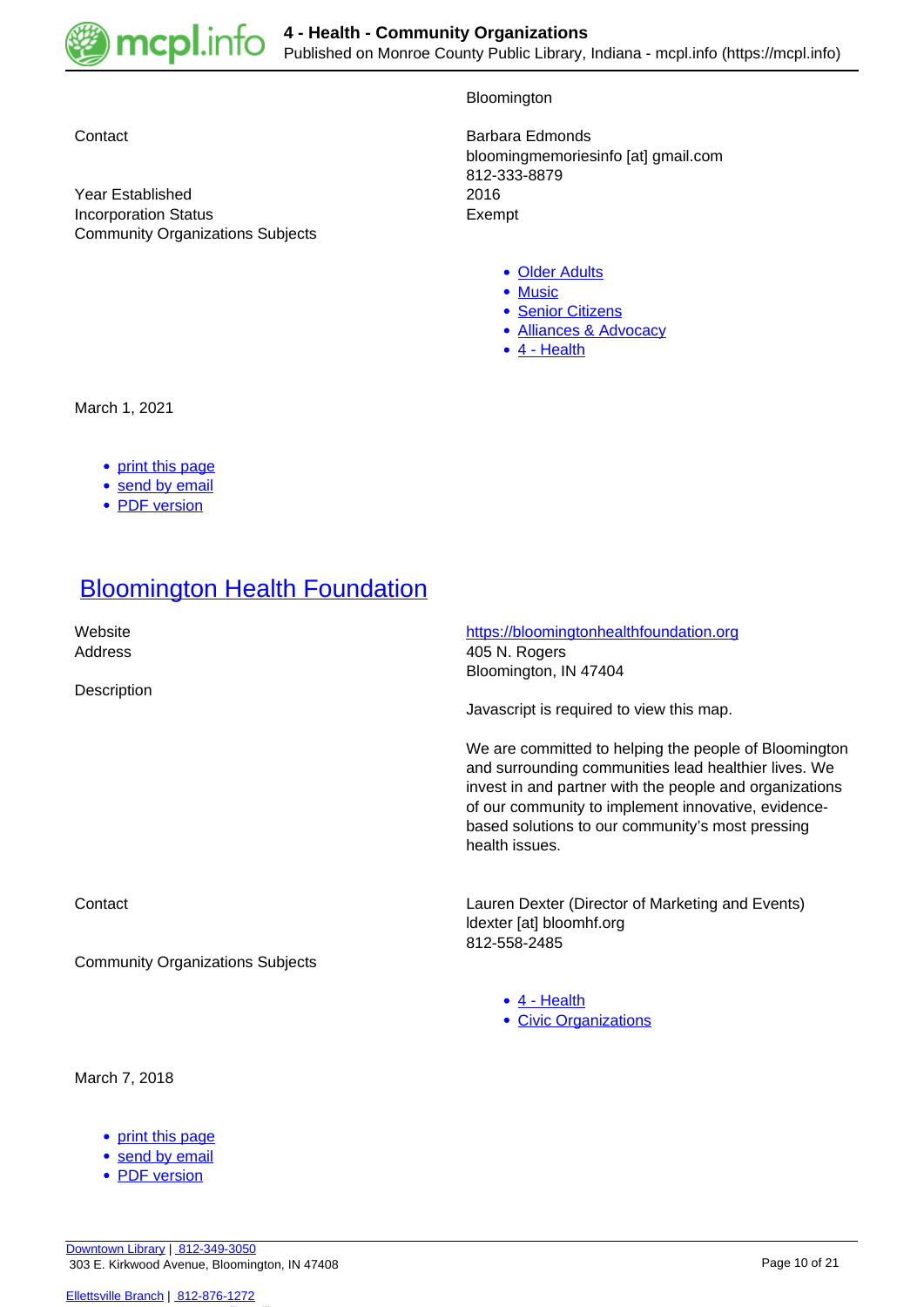

# **[Bloomington Nursing and Rehabilitation Center](https://mcpl.info/commorg/bloomington-nursing-and-rehabilitation-center)**

| Website<br>Address<br>Description                     | http://www.bloomingtonnursingandrehab.com/<br>120 E. Miller Dr.<br>Bloomington, IN 47401                                                                                                                                                                                  |
|-------------------------------------------------------|---------------------------------------------------------------------------------------------------------------------------------------------------------------------------------------------------------------------------------------------------------------------------|
|                                                       | Javascript is required to view this map.                                                                                                                                                                                                                                  |
|                                                       | Bloomington Nursing And Rehabilitation Center, located<br>in Bloomington, Indiana provides the following services:<br>Nursing Home, Skilled Nursing Facility, and Short Term<br>Care: Rehabilitation. It accepts the following payment<br>methods: Medicare and Medicaid. |
| Contact                                               | Tessa Tipton (Administrator)<br>812-336-1055                                                                                                                                                                                                                              |
| <b>Community Organizations Subjects</b>               |                                                                                                                                                                                                                                                                           |
|                                                       | • Older Adults<br>• Senior Citizens<br>$\bullet$ 4 - Health<br>• Health Services<br>• Medical Services                                                                                                                                                                    |
| April 8, 2021                                         |                                                                                                                                                                                                                                                                           |
| • print this page<br>• send by email<br>• PDF version |                                                                                                                                                                                                                                                                           |
| <b>Care Circle</b>                                    |                                                                                                                                                                                                                                                                           |
| Website                                               | https://iuhealth.org/in-the-community/south-central-                                                                                                                                                                                                                      |
| Address                                               | region/alzheimers-resource-services<br>Bloomington Hospital's Alzheimer's Resource Center<br>431 S. College Avenue                                                                                                                                                        |
| Description                                           | Bloomington, IN 47403                                                                                                                                                                                                                                                     |
|                                                       | Javascript is required to view this map.                                                                                                                                                                                                                                  |
|                                                       | This group provides information, sharing and support for<br>families and caregivers of people with Alzheimer's<br>disease, other dementias, or stroke. Meetings are<br>flexible and informal; drop-ins are welcome.                                                       |
| Contact                                               | dthompson6 [at] iuhealth.org<br>812-353-9299                                                                                                                                                                                                                              |
| <b>Community Organizations Subjects</b>               |                                                                                                                                                                                                                                                                           |
|                                                       | • Alliances & Advocacy<br>• 4 - Health<br>• Counseling<br>• Support Groups                                                                                                                                                                                                |

[Downtown Library](https://mcpl.info/geninfo/downtown-library) | [812-349-3050](tel:812-349-3050) 303 E. Kirkwood Avenue, Bloomington, IN 47408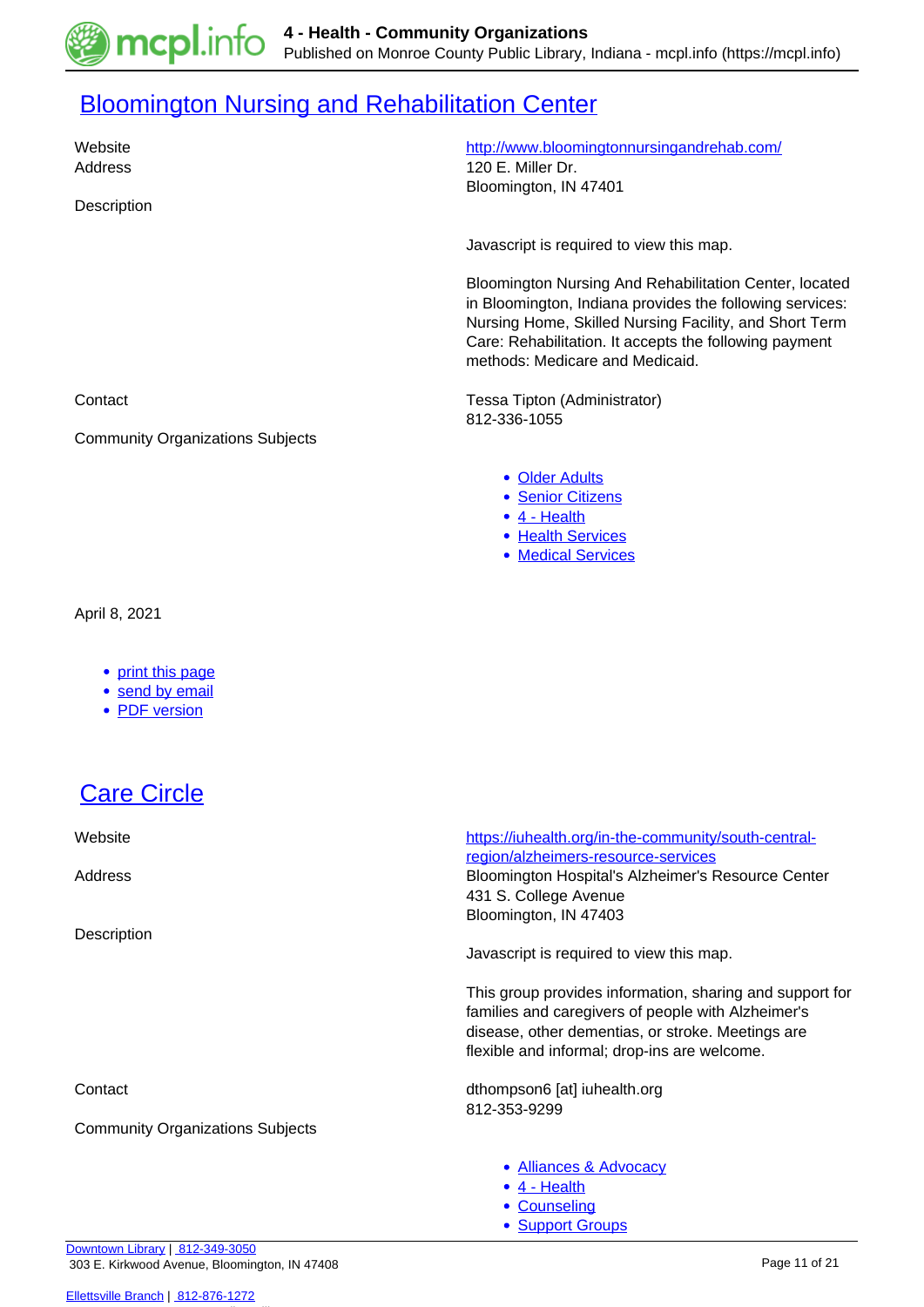

December 4, 2019

- [print this page](https://mcpl.info/print/commorg/care-circle)
- [send by email](https://mcpl.info/printmail/commorg/care-circle)
- [PDF version](https://mcpl.info/printpdf/commorg/care-circle)

## **[Catholic Charities Bloomington](https://mcpl.info/commorg/catholic-charities-bloomington)**

| Website<br>Address                      | https://www.archindy.org/cc/bloomington/<br>631 N. College Ave.<br>Bloomington, IN 47404                                                                                                                                                                                                                                                                                                                                                                                                                                                                                                                                       |
|-----------------------------------------|--------------------------------------------------------------------------------------------------------------------------------------------------------------------------------------------------------------------------------------------------------------------------------------------------------------------------------------------------------------------------------------------------------------------------------------------------------------------------------------------------------------------------------------------------------------------------------------------------------------------------------|
| Description                             | Javascript is required to view this map.                                                                                                                                                                                                                                                                                                                                                                                                                                                                                                                                                                                       |
|                                         | Catholic Charities Bloomington is committed to<br>enhancing the availability of quality mental health<br>services in the communities it serves. Catholic Charities<br>Bloomington do this through the delivery of professional<br>mental health education and counseling on a sliding fee<br>scale and through advocacy for affordable, easily<br>accessible community mental health services. Catholic<br>Charities Bloomington serve all residents of the counties<br>of the Bloomington Deanery of the Archdiocese of<br>Indianapolis: Brown, Lawrence, Morgan, Monroe,<br>Orange and Owen Counties. Also accepts medicaid. |
| Contact                                 | Marsha McCarty (Agency Director)<br>MMcCarty [at] CatholicCharitiesBtown.org<br>332-1262                                                                                                                                                                                                                                                                                                                                                                                                                                                                                                                                       |
| <b>Community Organizations Subjects</b> |                                                                                                                                                                                                                                                                                                                                                                                                                                                                                                                                                                                                                                |
|                                         | $\bullet$ 4 - Health<br>• Counseling<br>• Mental Health<br>• Religious Organizations                                                                                                                                                                                                                                                                                                                                                                                                                                                                                                                                           |

January 27, 2020

- [print this page](https://mcpl.info/print/commorg/catholic-charities-bloomington)
- [send by email](https://mcpl.info/printmail/commorg/catholic-charities-bloomington)
- [PDF version](https://mcpl.info/printpdf/commorg/catholic-charities-bloomington)

## **[Center for Human Growth](https://mcpl.info/commorg/center-human-growth)**

**Description** 

Website **<https://education.indiana.edu/chg/>** 

Address **Indiana University School of Education** 201 N. Rose Ave. Bloomington, IN 47405

Javascript is required to view this map.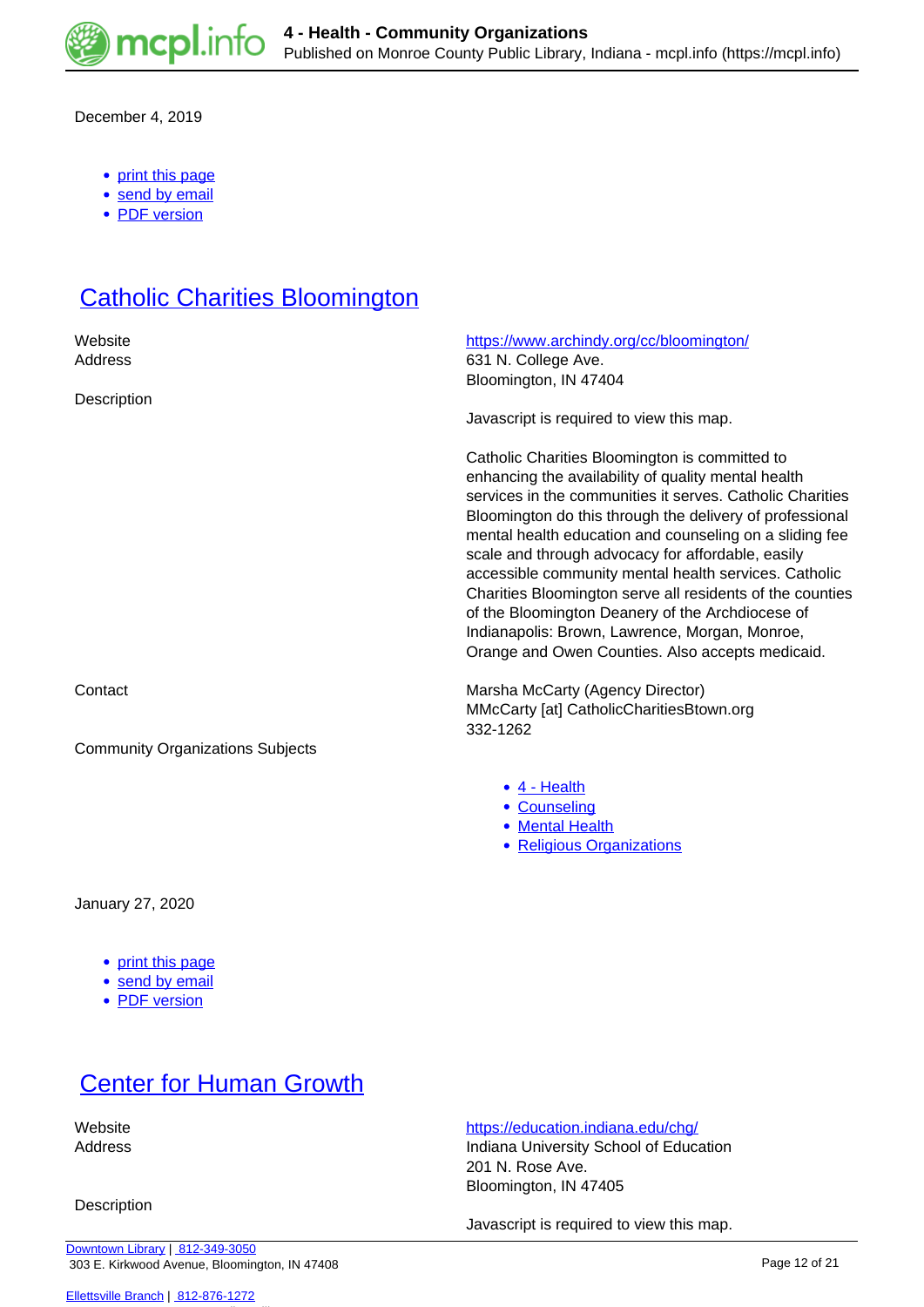

The Center for Human Growth was established in 1970 as a counseling center for residents of south central Indiana. Clients include members of the community as well as people associated with Indiana University. The center is staffed by graduate students in the Department of Counseling and Educational Psychology at Indiana University. Each student counselor receives supervision from a faculty member or an advanced graduate student being supervised by a faculty member.

Contact centgrow [at] indiana.edu 812-856-8302

- [4 Health](https://mcpl.info/taxonomy/term/24949)
- [Counseling](https://mcpl.info/community-organization-subjects/counseling)
- [Mental Health](https://mcpl.info/taxonomy/term/25083)

Community Organizations Subjects

April 19, 2021

- [print this page](https://mcpl.info/print/commorg/center-human-growth)
- [send by email](https://mcpl.info/printmail/commorg/center-human-growth)
- [PDF version](https://mcpl.info/printpdf/commorg/center-human-growth)

#### [Centerstone](https://mcpl.info/commorg/centerstone)

**Description** 

 Website <https://centerstone.org/locations/indiana/> Address 645 South Rogers Street Bloomington, IN 47403

Javascript is required to view this map.

Centerstone is the nation's largest not-for-profit provider of community-based behavioral healthcare, offering a full range of mental health services, substance abuse treatment and educational services in Indiana and Tennessee. In 2011, we served 74,000 individuals and families. We seek to prevent and cure mental illness and addiction.

Centerstone provides a variety of services and meetings, please visit the website to view options.

Contact 812-339-1691

- [4 Health](https://mcpl.info/taxonomy/term/24949)
	- **[Addiction](https://mcpl.info/taxonomy/term/25066)**
	- [Alcoholism](https://mcpl.info/category/community-organization-subjects/4-health/alcoholism)
- [Substance Use Disorders](https://mcpl.info/taxonomy/term/25092)
- **[Support Groups](https://mcpl.info/community-organization-subjects/support-groups)**

Community Organizations Subjects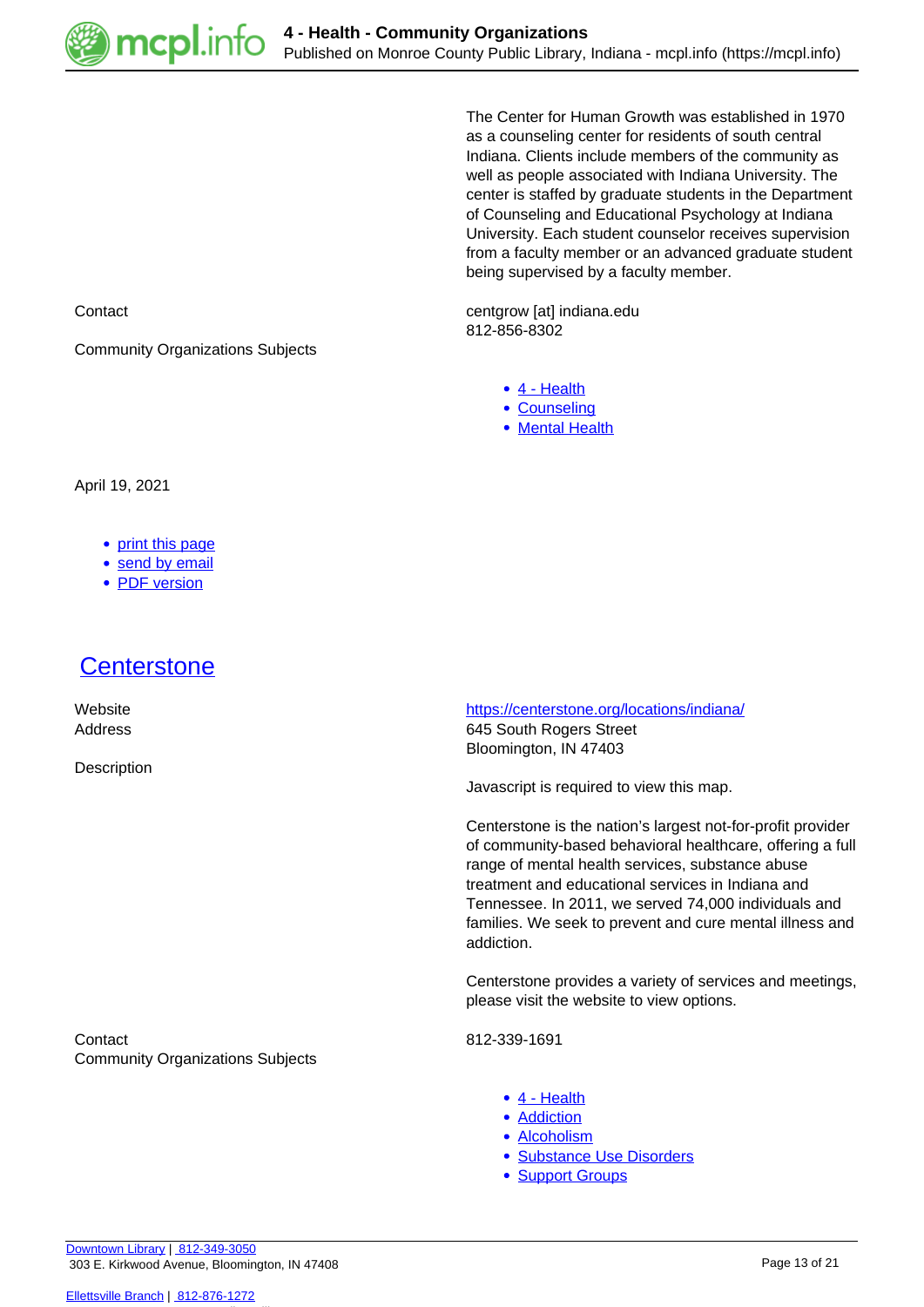

January 22, 2020

- [print this page](https://mcpl.info/print/commorg/centerstone)
- [send by email](https://mcpl.info/printmail/commorg/centerstone)
- [PDF version](https://mcpl.info/printpdf/commorg/centerstone)

#### **[Centerstone Intensive Outpatient Program](https://mcpl.info/commorg/centerstone-intensive-outpatient-program)**

| Website<br>Address                      | https://centerstone.org/<br>645 S. Rogers St.<br>Bloomington, IN 47403                                                                                                                                                                                          |
|-----------------------------------------|-----------------------------------------------------------------------------------------------------------------------------------------------------------------------------------------------------------------------------------------------------------------|
| Description                             | Javascript is required to view this map.                                                                                                                                                                                                                        |
|                                         | Addictions pod: 337-2268 Program for people who are<br>chemically dependant on alcohol and/or drugs. Fees are<br>arranged on a sliding scale, dependent upon income, for<br>those in need of financial assistance. Accepts insurance,<br>medicaid and medicare. |
| Contact                                 | Cindy Houston (Addiction Coordinator - Bloomington)<br>812-339-1691                                                                                                                                                                                             |
| <b>Community Organizations Subjects</b> |                                                                                                                                                                                                                                                                 |
|                                         | $\bullet$ 4 - Health<br>• Addiction<br>• Alcoholism<br>· Substance Use Disorders<br>• Support Groups                                                                                                                                                            |
| October 31, 2017                        |                                                                                                                                                                                                                                                                 |

- [print this page](https://mcpl.info/print/commorg/centerstone-intensive-outpatient-program)
- [send by email](https://mcpl.info/printmail/commorg/centerstone-intensive-outpatient-program)
- [PDF version](https://mcpl.info/printpdf/commorg/centerstone-intensive-outpatient-program)

## **[Centerstone Recovery Engagment Center](https://mcpl.info/commorg/centerstone-recovery-engagment-center)**

| Website     | https://centerstone.org/locations/indiana/facilities/centers |
|-------------|--------------------------------------------------------------|
| Address     | tone-recovery-engagement-center/<br>221 North Rogers Street  |
|             | Bloomington, IN 47401                                        |
| Description | Recovery Engagement Center (REC) is a low barrier            |
|             | community center for someone who is seeking recovery.        |
|             | It is intended to be a walk-in center, in the community,     |
|             | that is warm, welcoming and non-threatening. An              |
|             | individual who needs to find resources, help, or just a      |
|             | cup of coffee can drop in and feel welcome. The goal of      |
|             | a REC is to be a hub for recovery and to serve as a          |
|             | clearing house for recovery resources for the community.     |
|             | This is a place where faith-based providers can have         |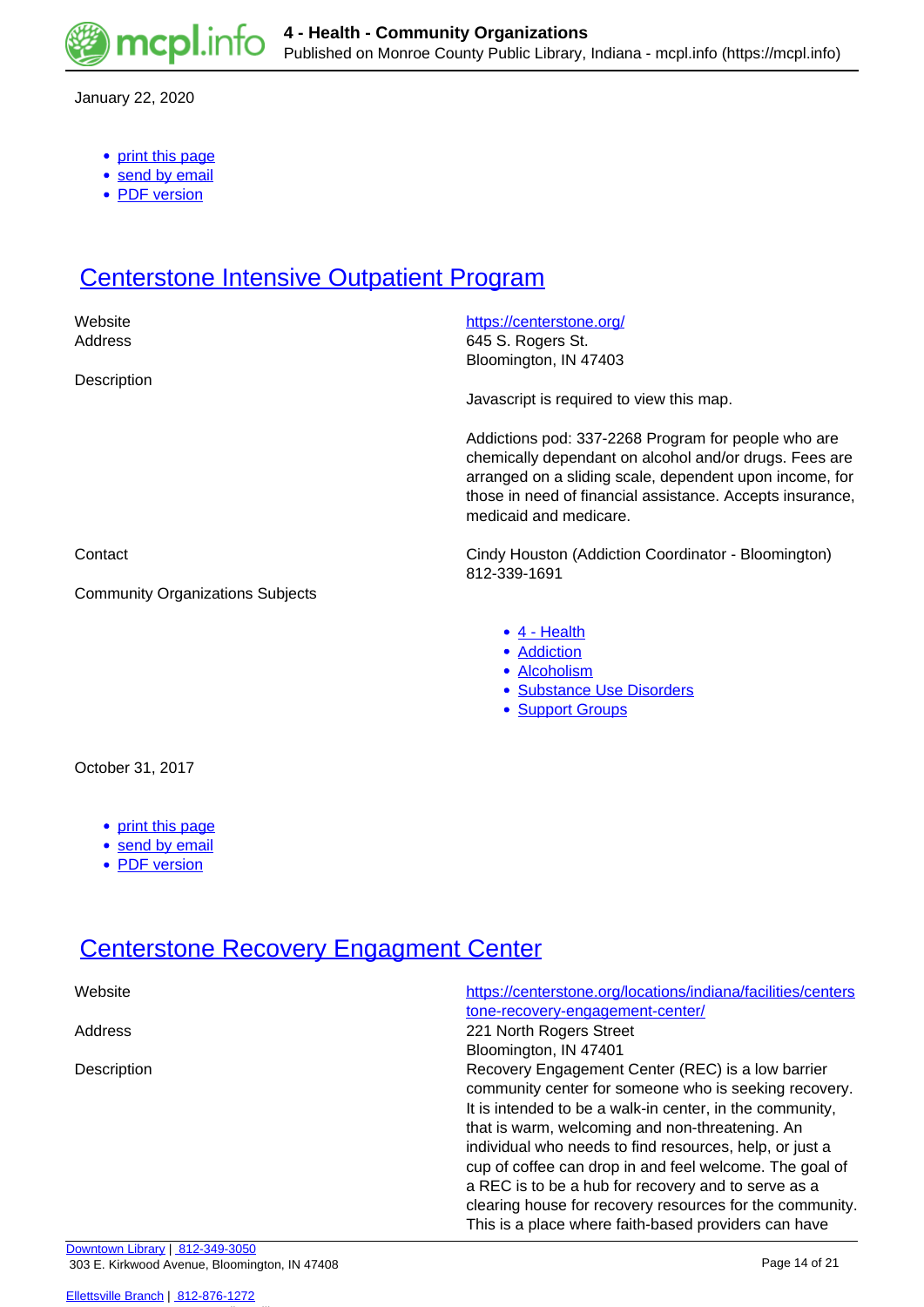

events, 12-step meetings can occur, treatment referrals can be made, and so forth.

The Recovery Engagement Center is a community center that provides recovery classes, recovery coaching, 12-step meetings, volunteer opportunities, computers with internet, a Friday community lunch, and special recovery events. We strive to help those seeking recovery to regain a sense of hope and possibility from their addiction.

Ages 18 and older.

- [4 Health](https://mcpl.info/taxonomy/term/24949)
- **[Addiction](https://mcpl.info/taxonomy/term/25066)**
- [Counseling](https://mcpl.info/community-organization-subjects/counseling)
- [Substance Use Disorders](https://mcpl.info/taxonomy/term/25092)
- [Support Groups](https://mcpl.info/community-organization-subjects/support-groups)
- [Social Services](https://mcpl.info/taxonomy/term/25126)

Contact 812-337-2424 Year Established 2015 Community Organizations Subjects

January 22, 2020

- [print this page](https://mcpl.info/print/commorg/centerstone-recovery-engagment-center)
- [send by email](https://mcpl.info/printmail/commorg/centerstone-recovery-engagment-center)
- [PDF version](https://mcpl.info/printpdf/commorg/centerstone-recovery-engagment-center)

## **[Centerstone Research Institute](https://mcpl.info/commorg/centerstone-research-institute)**

| Website<br>Address                                                     | http://centerstoneresearch.org/<br>365 South Park Ridge Road, Suite 103<br>Bloomington, IN 47401                              |
|------------------------------------------------------------------------|-------------------------------------------------------------------------------------------------------------------------------|
| Description                                                            | Javascript is required to view this map.                                                                                      |
|                                                                        | Formerly known as South Central Indiana Mental Health<br>Center. Seeks to improve the way mental health care is<br>delivered. |
| Contact                                                                | Dr. Dennis Morrison (Chief Executive Officer)<br>contact [at] centerstoneresearch.org<br>812-337-2302                         |
| <b>Incorporation Status</b><br><b>Community Organizations Subjects</b> | Incorporated                                                                                                                  |
|                                                                        | $\bullet$ 4 - Health<br>• Mental Health                                                                                       |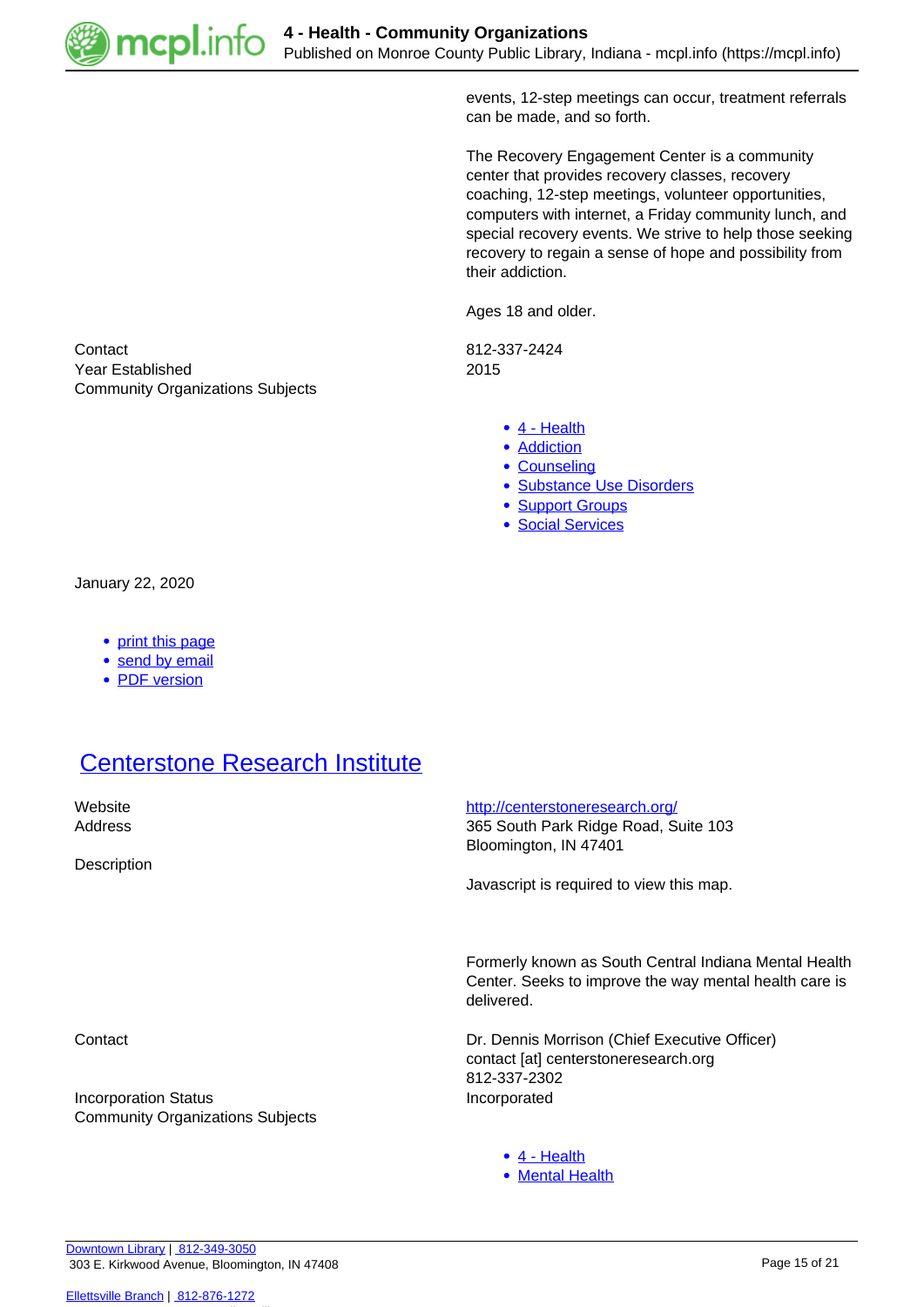

October 31, 2017

- [print this page](https://mcpl.info/print/commorg/centerstone-research-institute)
- [send by email](https://mcpl.info/printmail/commorg/centerstone-research-institute)
- [PDF version](https://mcpl.info/printpdf/commorg/centerstone-research-institute)

## **[Childrens Organ Transplant Association Inc. \(COTA\)](https://mcpl.info/commorg/childrens-organ-transplant-association-inc-cota)**

| Website<br>Address                                                     | http://cota.org/<br>2501 Cota Dr                                                                                                                                |
|------------------------------------------------------------------------|-----------------------------------------------------------------------------------------------------------------------------------------------------------------|
| Description                                                            | Bloomington, IN 47403                                                                                                                                           |
|                                                                        | Javascript is required to view this map.                                                                                                                        |
|                                                                        | The Children's Organ Transplant Association is a<br>nonprofit organization based in Bloomington, Indiana<br>that helps raise funds for and promote awareness of |
|                                                                        | children and young adults in need of life-saving organ,<br>bone marrow, cord blood, or stem cell transplants.                                                   |
| Contact                                                                | Richard Lofgren (Executive Director)                                                                                                                            |
|                                                                        | cota [at] cota.org<br>800-336-2682                                                                                                                              |
| <b>Incorporation Status</b><br><b>Community Organizations Subjects</b> | Incorporated                                                                                                                                                    |
|                                                                        | • Children<br>$\bullet$ 4 - Health<br>• Health Services                                                                                                         |
|                                                                        | • Civic Organizations                                                                                                                                           |
| October 31, 2017                                                       |                                                                                                                                                                 |

- [print this page](https://mcpl.info/print/commorg/childrens-organ-transplant-association-inc-cota)
- [send by email](https://mcpl.info/printmail/commorg/childrens-organ-transplant-association-inc-cota)
- [PDF version](https://mcpl.info/printpdf/commorg/childrens-organ-transplant-association-inc-cota)

#### **[Community Eye Care Center](https://mcpl.info/commorg/community-eye-care-center)**

Description

 Website <https://optometry.iu.edu/patient-care/index.html> Address 744 E. Third Street Bloomington, IN 47405

Javascript is required to view this map.

You may call or e-mail us for an eye examination appointment--or use our online appointment form. Appointments are not necessary to visit our eyewear center, but please be sure to check in at the main desk when you arrive.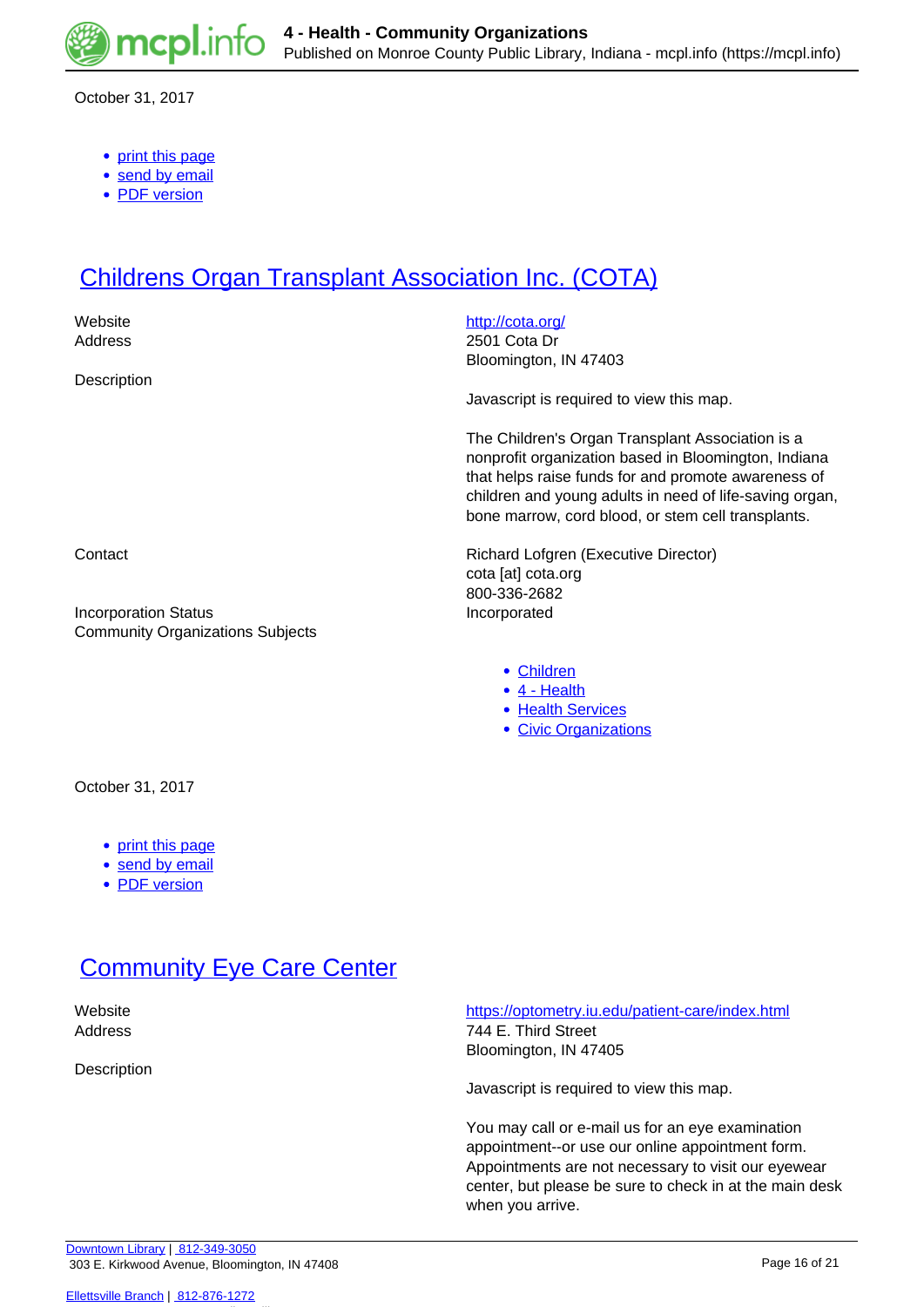

Community Organizations Subjects

Contact **Dr. Patricia Henderson (Director)** cecc [at] indiana.edu 855-8436

- [Indiana University](https://mcpl.info/community-organization-subjects/indiana-university)
- [4 Health](https://mcpl.info/taxonomy/term/24949)
- [Health Services](https://mcpl.info/community-organization-subjects/health-services)

January 21, 2020

- [print this page](https://mcpl.info/print/commorg/community-eye-care-center)
- [send by email](https://mcpl.info/printmail/commorg/community-eye-care-center)
- [PDF version](https://mcpl.info/printpdf/commorg/community-eye-care-center)

#### **[Debtors Anonymous](https://mcpl.info/commorg/debtors-anonymous)**

| Website<br>Address<br>Description             | https://glada.org<br>First Presbyterian Church<br>221 E. Sixth Street<br>Bloomington, IN 47401<br>Javascript is required to view this map. |
|-----------------------------------------------|--------------------------------------------------------------------------------------------------------------------------------------------|
|                                               | A self help 12 step program similar to Alcoholics<br>Anonymous, for people with debt and spending<br>problems.                             |
| Contact                                       | Angela<br>812-339-8768                                                                                                                     |
| <b>Community Organizations Subjects</b>       |                                                                                                                                            |
|                                               | $\bullet$ 4 - Health<br>• Addiction<br>• FINRA<br>• Support Groups                                                                         |
| January 17, 2020                              |                                                                                                                                            |
| • print this page<br><b>Computer Computer</b> |                                                                                                                                            |

- [send by email](https://mcpl.info/printmail/commorg/debtors-anonymous)
- [PDF version](https://mcpl.info/printpdf/commorg/debtors-anonymous)

# **[Dental Care Center](https://mcpl.info/commorg/dental-care-center)**

**Description** 

Address 1602 W. Third St. Bloomington, IN 47404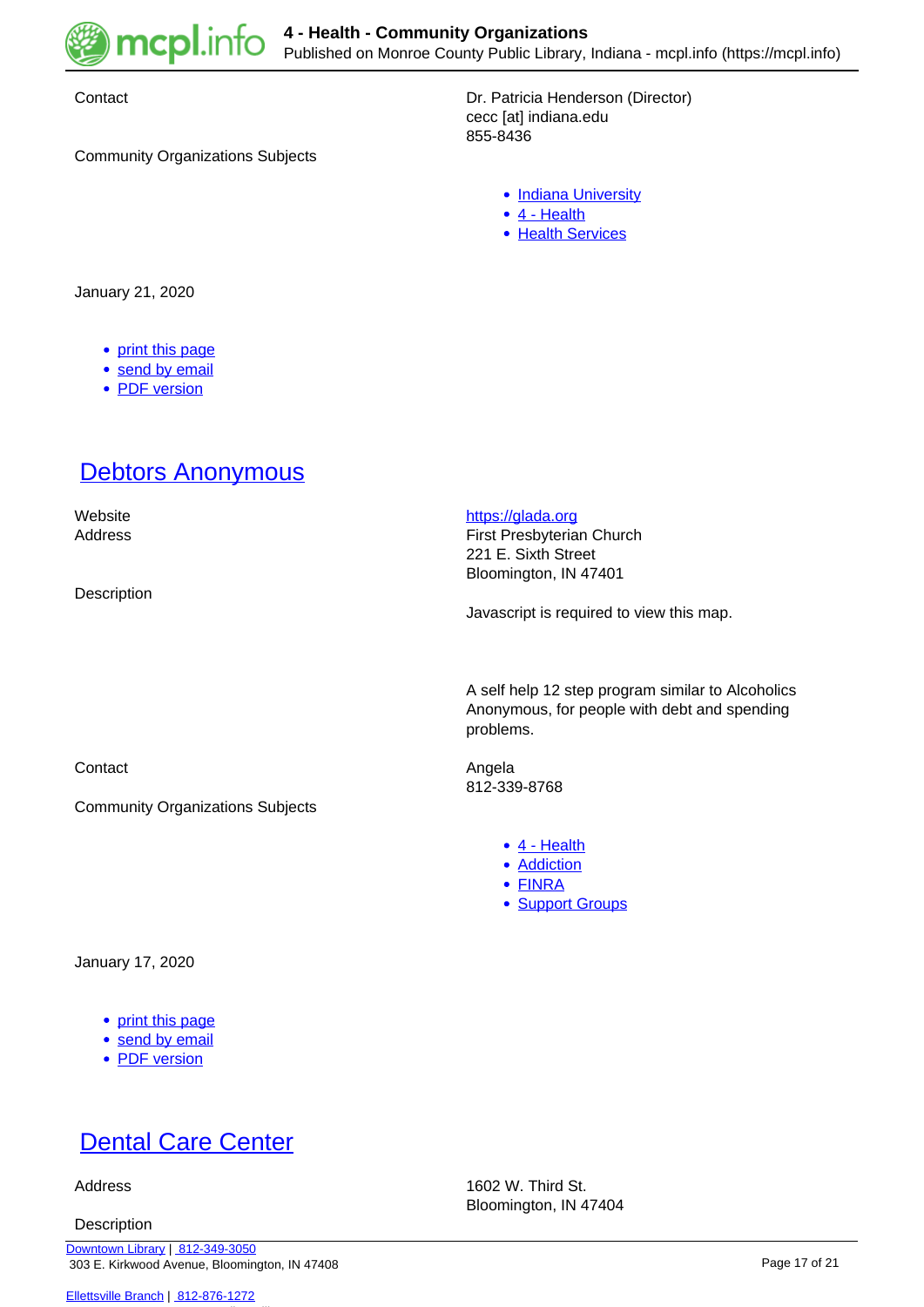

Javascript is required to view this map.

Call for information regarding a fee reduction for lowincome persons.

Contact **Marie Harlan (Administrator)** Marie Harlan (Administrator) 812-339-7700

- [4 Health](https://mcpl.info/taxonomy/term/24949)
- [Dental](https://mcpl.info/taxonomy/term/25074)

April 9, 2021

• [print this page](https://mcpl.info/print/commorg/dental-care-center)

Community Organizations Subjects

- [send by email](https://mcpl.info/printmail/commorg/dental-care-center)
- [PDF version](https://mcpl.info/printpdf/commorg/dental-care-center)

### **[Enis Furley Foundation](https://mcpl.info/commorg/enis-furley-foundation)**

Address PO Box 100

Contact information [at] EnisFurley.com Community Organizations Subjects

January 16, 2020

- [print this page](https://mcpl.info/print/commorg/enis-furley-foundation)
- [send by email](https://mcpl.info/printmail/commorg/enis-furley-foundation)
- [PDF version](https://mcpl.info/printpdf/commorg/enis-furley-foundation)

#### Website **<https://www.e5foundation.org>**

Smithville, IN 47458

Description Scott Rolen's Enis Furley Foundation is a non-profit organization created by Scott Rolen of the Cincinnati Reds. Our foundation is named after Scott's eldest dog, Enis. In 1999 Scott had a vision to brighten the lives of children and their families who are dealing with an illness, hardship or other special needs. The Enis Furley Foundation works to achieve this goal by entertaining distressed families at Camp Emma Lou, our outdoor recreational retreat near Bloomington, IN. The Enis Furley Foundation also provides families unique and exciting, "once in a lifetime" sports experiences through our community outreach program, the Hot Corner Kids. Ultimately, our goals are quite simple and focused … we want to make children smile!

- [Children](https://mcpl.info/taxonomy/term/24959)
- [4 Health](https://mcpl.info/taxonomy/term/24949)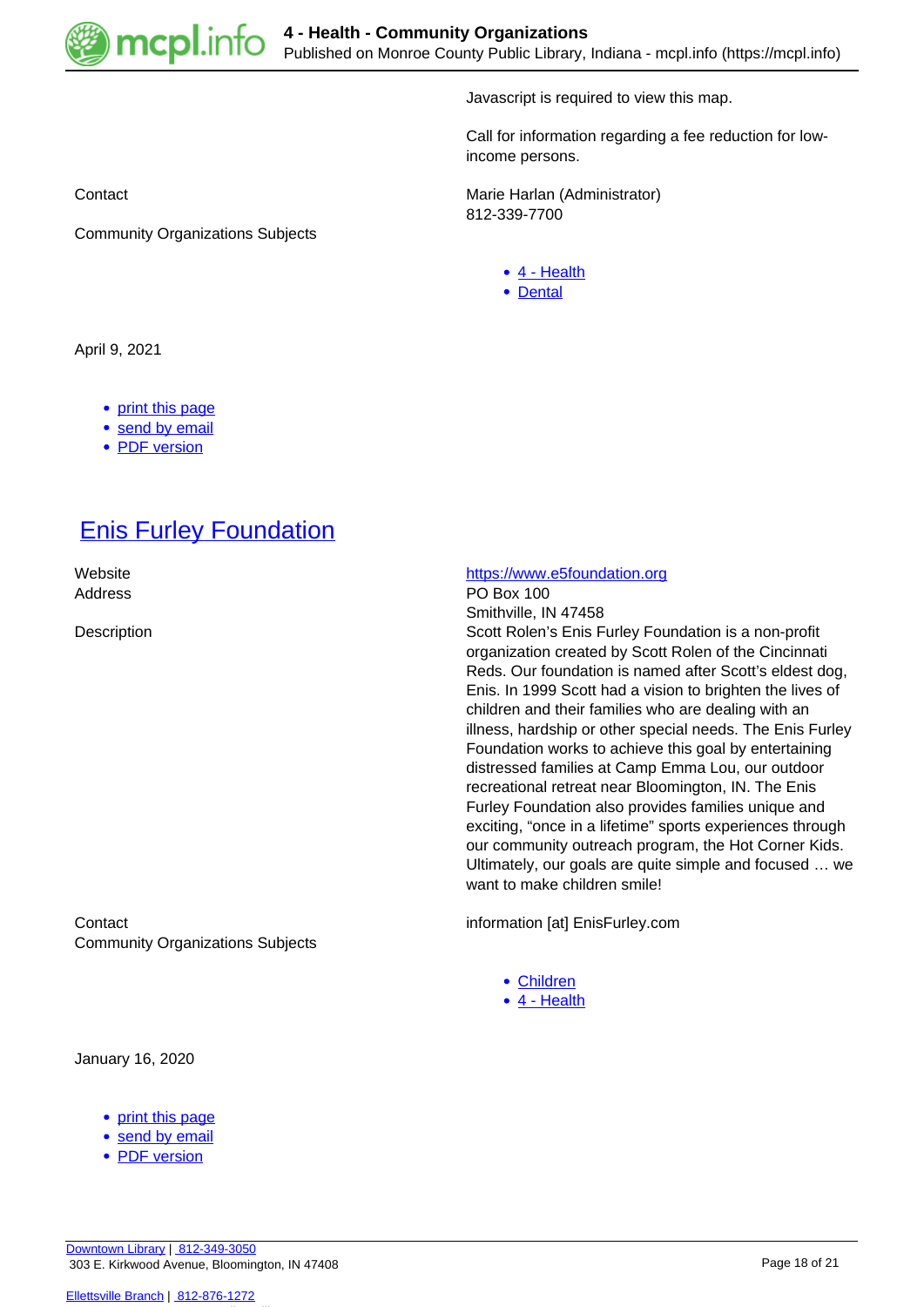

#### **[Foundation for Autism Resources](https://mcpl.info/commorg/foundation-autism-resources)**

Address **PO Box 141** 

Description

Website **<https://www.autismresource.org>** 

Smithville, IN 47458

Javascript is required to view this map.

In brief FAR's purpose is to

- Connect families with limited means to the resources that will provide their children on the autism spectrum the ability to attain their fullest potential.

- Provide funding to qualifying families to access ABA therapy and other relevant services for children on the autism spectrum.

- Connect new families to families with more experience.

Contact 317-334-9FAR Community Organizations Subjects

- [Children](https://mcpl.info/taxonomy/term/24959)
- [Alliances & Advocacy](https://mcpl.info/community-organization-subjects/alliances-advocacy)
- [4 Health](https://mcpl.info/taxonomy/term/24949)
- [Autism](https://mcpl.info/taxonomy/term/25069)
- [Child Welfare](https://mcpl.info/taxonomy/term/25097)

November 26, 2019

- [print this page](https://mcpl.info/print/commorg/foundation-autism-resources)
- [send by email](https://mcpl.info/printmail/commorg/foundation-autism-resources)
- [PDF version](https://mcpl.info/printpdf/commorg/foundation-autism-resources)

### **[Futures Family Planning Clinic](https://mcpl.info/commorg/futures-family-planning-clinic)**

Description

 Website [https://www.co.monroe.in.us/department/division.php?str](https://www.co.monroe.in.us/department/division.php?structureid=116) [uctureid=116](https://www.co.monroe.in.us/department/division.php?structureid=116) Address 119 W. 7th Street Bloomington, IN 47403

Javascript is required to view this map.

The Futures Family Planning Clinic provides family planning health services for adolescents and adults.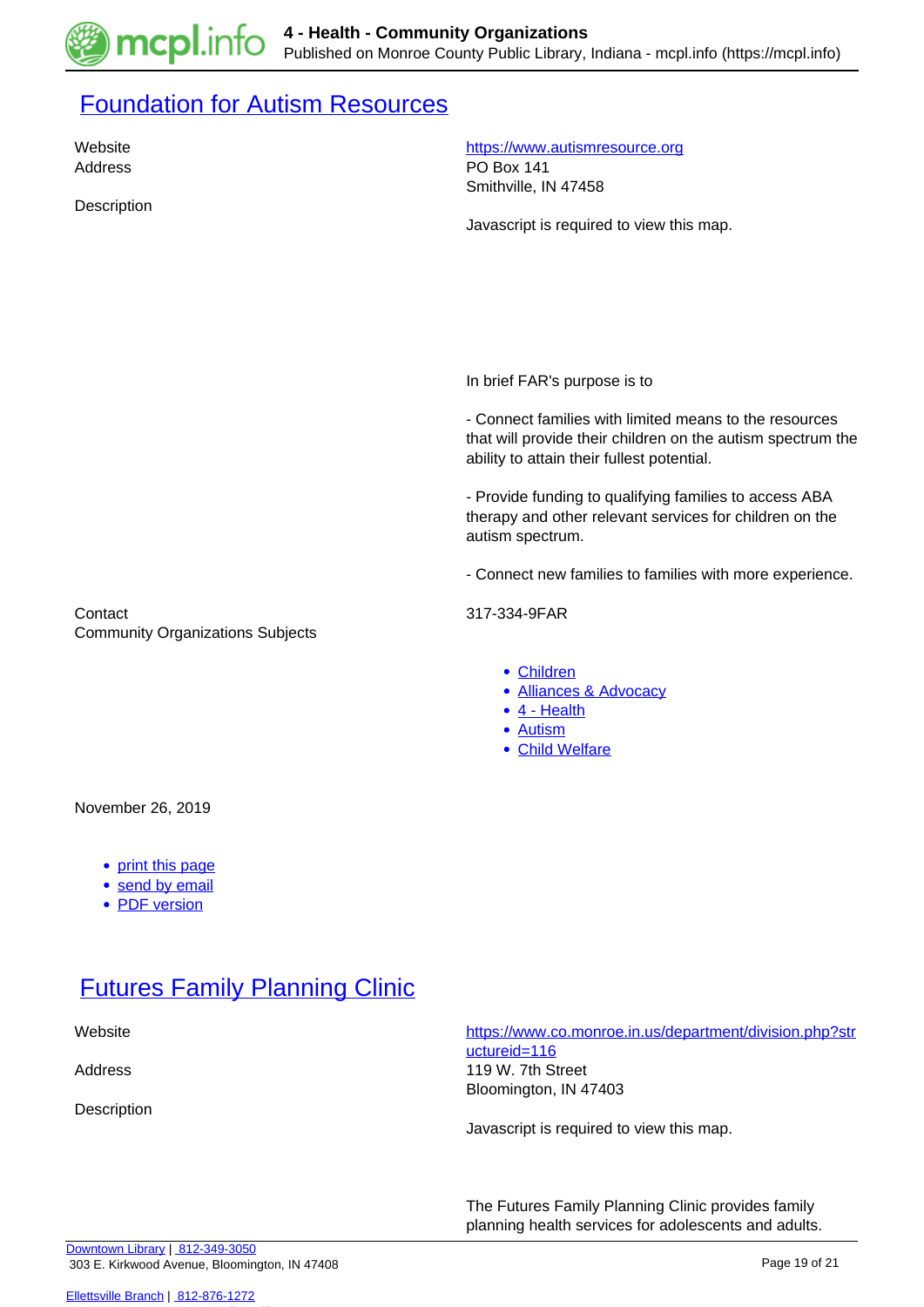

Affordable services and supplies are available on sliding fee schedule based on income. Insurance and Medicaid are accepted, and appointments are preferred. Walk-ins are accepted ONLY if an appointment time is available. A Spanish-speaking medical interpreter is available by appointment only.

Contact 812-349-7343 Community Organizations Subjects

- [4 Health](https://mcpl.info/taxonomy/term/24949)
- [Health Education](https://mcpl.info/taxonomy/term/25077)
- [Health Services](https://mcpl.info/community-organization-subjects/health-services)
- [Medical Services](https://mcpl.info/taxonomy/term/25081)

September 1, 2021

- [print this page](https://mcpl.info/print/commorg/futures-family-planning-clinic)
- [send by email](https://mcpl.info/printmail/commorg/futures-family-planning-clinic)
- [PDF version](https://mcpl.info/printpdf/commorg/futures-family-planning-clinic)

#### [Garden Villa Alzheimer's Care Center](https://mcpl.info/commorg/garden-villa-alzheimers-care-center)

**Description** 

 Website <https://www.gardenvillahealth.com/alzheimers-care> Address **Garden Villa Health** 1100 S. Curry Pike Bloomington, IN 47403

Javascript is required to view this map.

The Adult Day Program provides a safe and secure environment while a caregiver is away. Clients have access to many of the same programs and services provided to our residents. Our Alzheimer's Care Center offers nursing services, nutritional meals, stimulating activities, a beauty salon and barbershop, church groups, and even access to laundry services.

For longer-term care, Garden Villa's Advanced Alzheimer's unit provides a quiet, serene environment where residents can receive special care and support. Residents can participate in specialized recreational programs, and our staff can closely assist residents with their day-to-day activities.

Formerly a service of the Hospitality House.

Contact 812-339-1657

[Downtown Library](https://mcpl.info/geninfo/downtown-library) | [812-349-3050](tel:812-349-3050) 303 E. Kirkwood Avenue, Bloomington, IN 47408